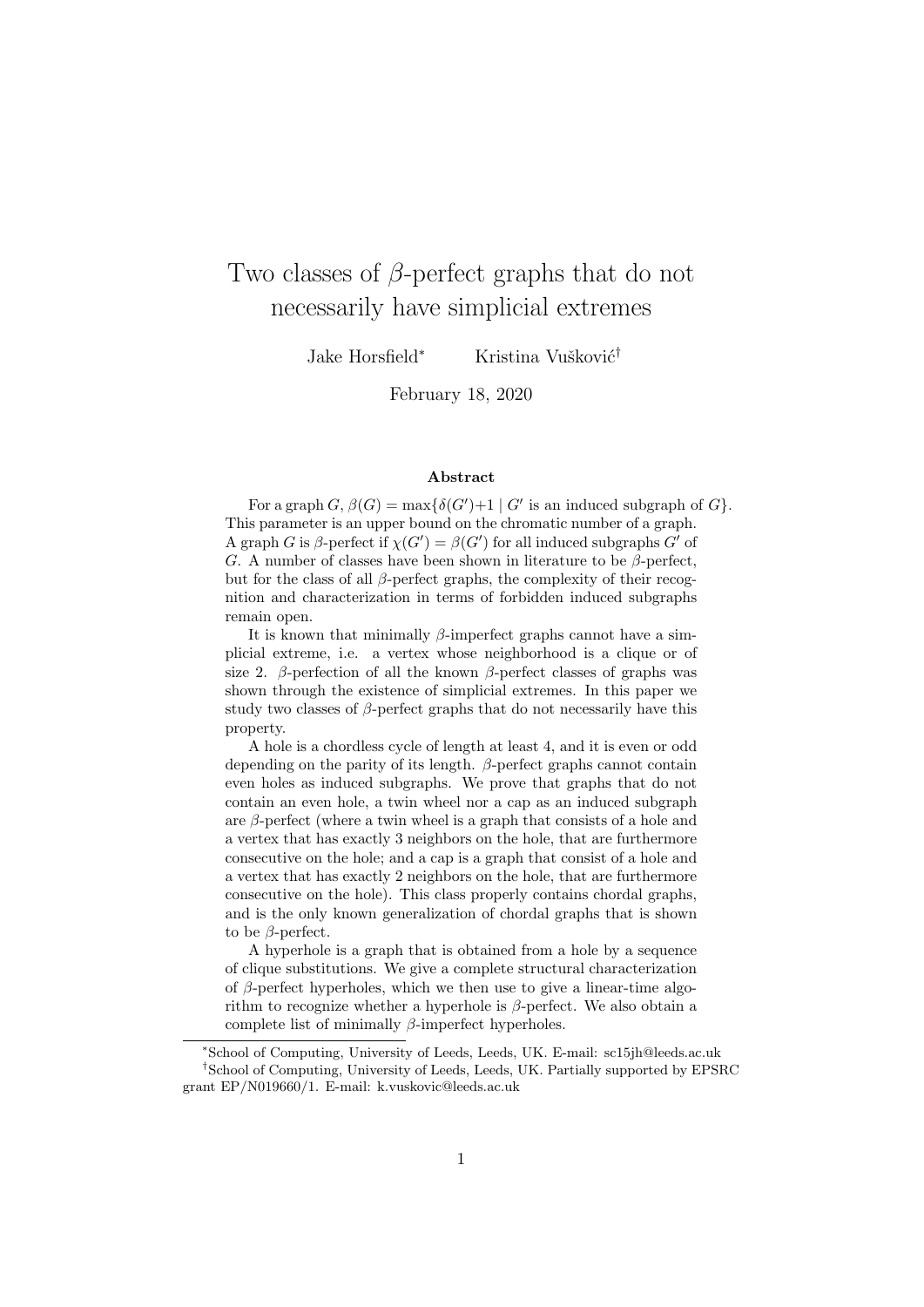## 1 Introduction

Throughout this paper, all graphs are finite and simple. We say that a graph G contains a graph  $F$  if some induced subgraph of  $G$  is isomorphic to  $F$ , and it is  $F$ -free if it does not contain F. A graph G is  $\mathcal{F}$ -free, for a family of graphs F, if G is F-free for every  $F \in \mathcal{F}$ . A hole in a graph is a chordless cycle of length at least 4. A hole is even (resp. odd) if it has an even (resp. odd) number of vertices.

For a graph  $G$ , let

 $\beta(G) = \max\{\delta(G') + 1 \mid G' \text{ is an induced subgraph of } G\},\$ 

where  $\delta(G)$  is the minimum degree of a vertex in G. A graph G is  $\beta$ -perfect if  $\chi(G') = \beta(G')$  for all induced subgraphs G' of G. A k-coloring of a graph G is a function  $c: V(G) \to \{1, ..., k\}$  such that for adjacent vertices  $u, v \in V(G), c(u) \neq c(v)$ . The chromatic number of a graph G, denoted by  $\chi(G)$ , is the smallest integer k for which there exists a k-coloring of G.

For a graph G, consider the ordering  $v_1, \ldots, v_n$  of  $V(G)$  such that for  $i \in$  $\{1,\ldots,n\}$ , the vertex  $v_i$  is of minimum degree in  $G[\{v_1,\ldots,v_i\}]$ . Coloring greedily with respect to this ordering gives the bound  $\chi(G) \leq \beta(G)$ . It follows that, given such an ordering, the greedy coloring algorithm produces an optimal coloring for  $\beta$ -perfect graphs. Since this ordering can be produced in polynomial time,  $\beta$ -perfect graphs can be colored in polynomial time.

Observe that since any even hole H has  $\chi(H) = 2$  and  $\beta(H) = 3$ , any  $\beta$ perfect graph must be even-hole-free. Since there are even-hole-free graphs that are not  $\beta$ -perfect (see Figure 1), the class of all  $\beta$ -perfect graphs forms a proper subclass of even-hole-free graphs. β-perfect graphs were introduced by Markossian, Gasparian and Reed in [7], where the following class of graphs was shown to be  $\beta$ -perfect. A cap is a hole H together with an additional vertex whose neighbourhood in H induces an edge. A diamond is a  $K_4$  with one edge removed.



Figure 1: An even-hole-free graph that is not  $\beta$ -perfect.

**Theorem 1.1** (Markossian, Gasparian and Reed [7]). If G is an (even hole, diamond, cap)-free graph, then  $G$  is  $\beta$ -perfect.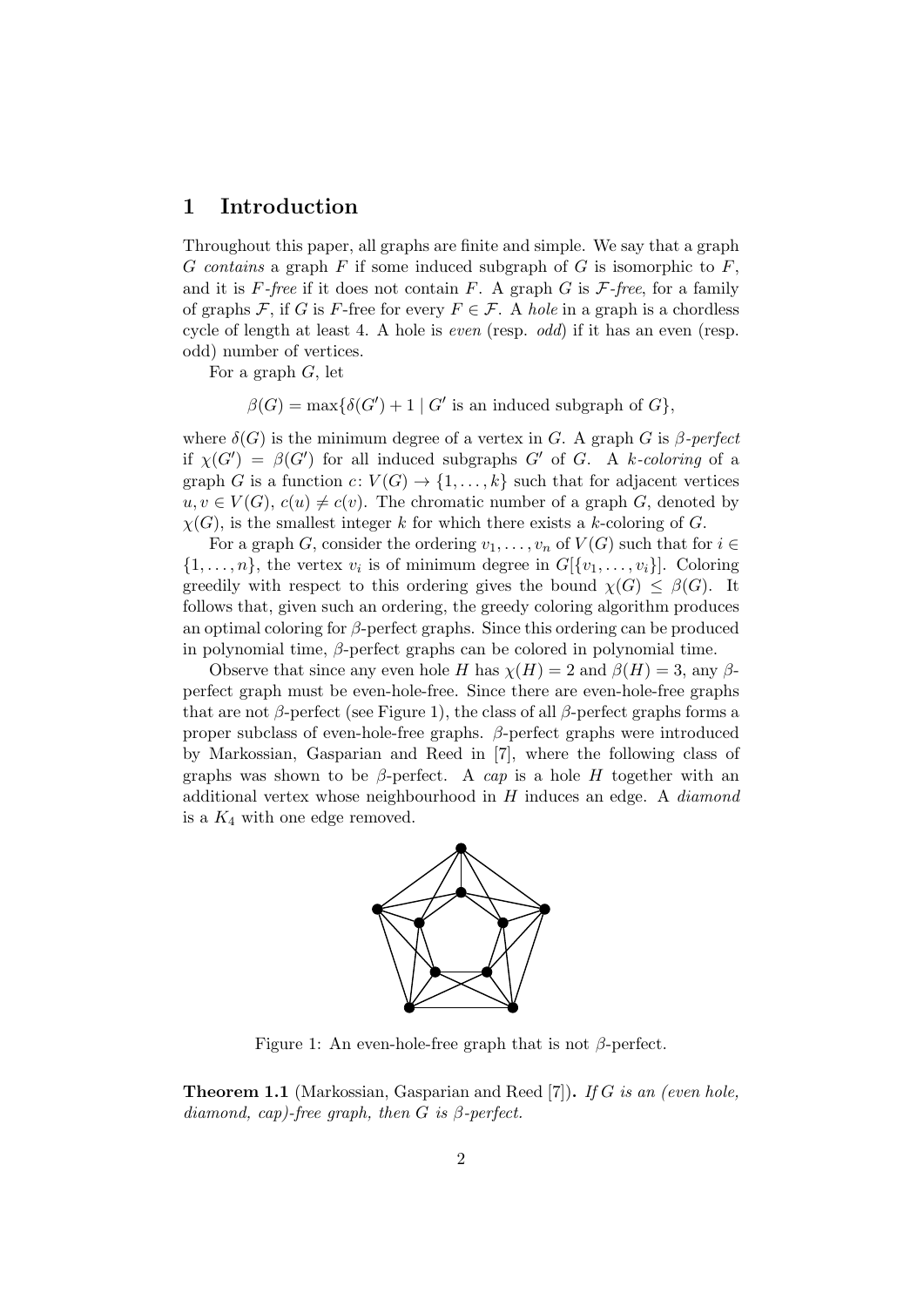This result was then extended to the following.

**Theorem 1.2** (de Figueiredo and Vušković [4]). If G is an (even hole, diamond, cap-on-6-vertices)-free graph, then  $G$  is  $\beta$ -perfect.

In the paper of de Figueiredo and Vušković, they conjectured that excluding only even holes and diamonds is sufficient for  $\beta$ -perfection. This conjecture was answered positively in [6].

**Theorem 1.3** (Kloks, Müller and Vušković  $[6]$ ). If G is an (even hole,  $diamond$ )-free graph, then G is  $\beta$ -perfect.

A graph is minimally  $\beta$ -imperfect if it is not  $\beta$ -perfect but all of its proper induced subgraphs are  $\beta$ -perfect. A vertex is *simplicial* if its neighborhood is a clique, and is a simplicial extreme if either it is simplicial or it has degree 2. The proofs of Theorems 1.1, 1.2 and 1.3 used the following result on minimally  $\beta$ -imperfect graphs.

**Lemma 1.4** (Markossian, Gasparian and Reed [7]). If G is a minimally  $\beta$ imperfect graph that is not an even hole, then G does not have a simplicial extreme.

In view of Lemma 1.4, in order to show that every graph in a class  $\mathcal C$ is β-perfect, it suffices to show that every graph in  $\mathcal C$  contains a simplicial extreme.

**Lemma 1.5.** If G is a minimally β-imperfect graph, then  $\beta(G) = \delta(G) + 1$ .

PROOF — Let H be an induced subgraph of G such that  $\beta(G) = \delta(H) + 1$ . Suppose that  $H$  is a proper induced subgraph of  $G$ . By our choice of  $H$ we have that  $\beta(H) = \beta(G)$ , so  $\chi(H) = \beta(H) = \beta(G)$ . But then  $\chi(G) \ge$  $\beta(G)$ , contradicting our assumption that G is not  $\beta$ -perfect. So  $H = G$  and  $\beta(G) = \delta(G) + 1.$ 

A graph is chordal if it is hole-free. It is well known that every chordal graph has a simplicial vertex, and hence it follows directly from Lemma 1.4 that chordal graphs are  $\beta$ -perfect.

**Theorem 1.6.** If G is a chordal graph, then G is  $\beta$ -perfect.

It is not known whether  $\beta$ -perfect graphs are recognizable in polynomial time. It also remains open to characterise the class of  $\beta$ -perfect graphs in terms of forbidden induced subgraphs.

We observe that for all of the above mentioned classes of graphs, their  $\beta$ -perfection was shown by proving that every graph in the class must have a simplicial extreme. In this paper we study two classes of  $\beta$ -perfect graphs that do not necessarily have simplicial extremes.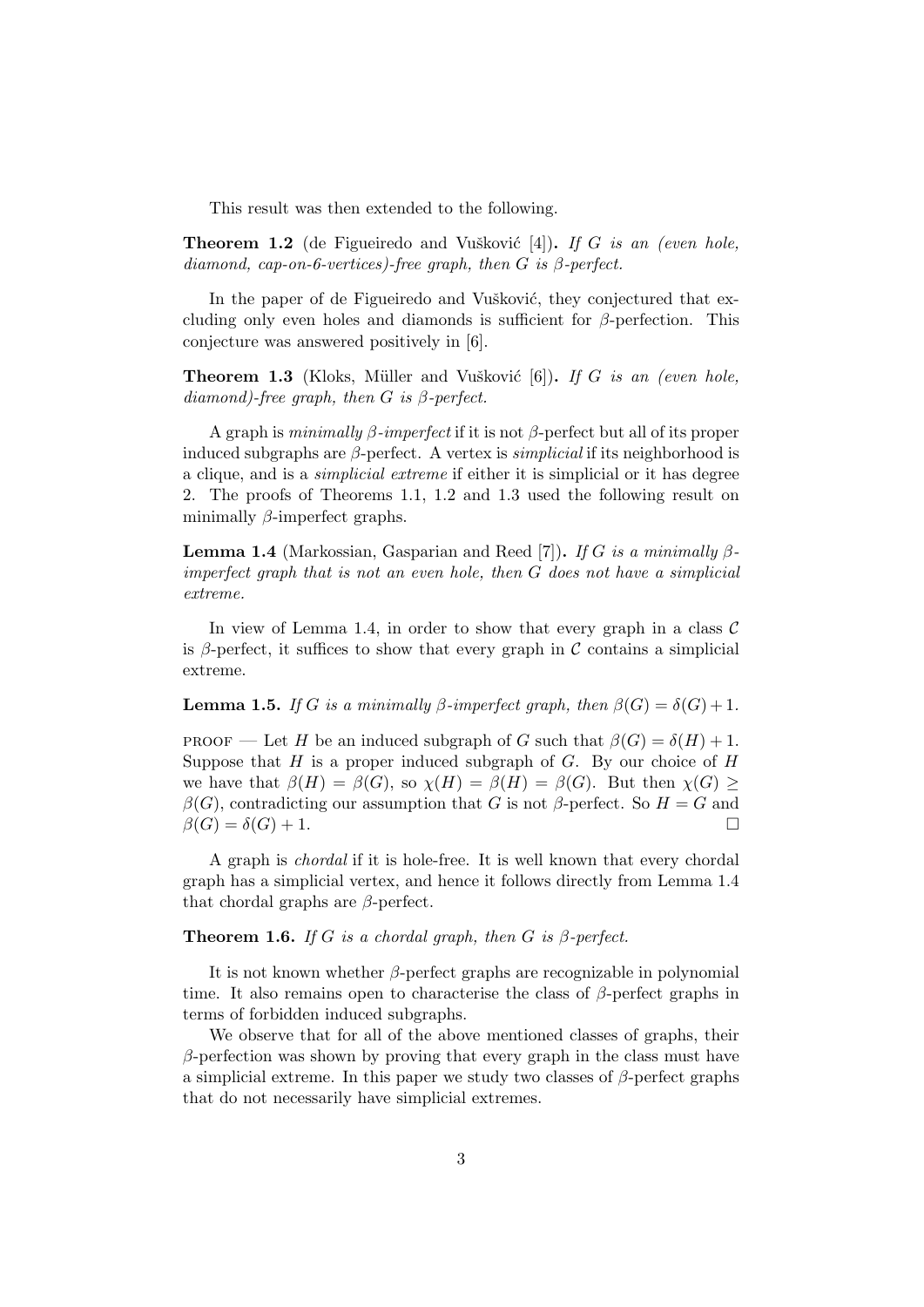A twin wheel is a graph comprised of a hole and a vertex that has exactly three neighbors on this hole, that are furthermore consecutive vertices of the hole. In Section 2 we prove that (even hole, twin wheel, cap)-free graphs are  $\beta$ -perfect, hence generalizing both Theorems 1.1 and 1.6.

In Section 3 we study hyperholes, i.e. graphs that can be obtained from holes by clique substitutions (they are defined more formally later). So, for example, a twin wheel is also a hyperhole. We give a complete structural characterization of  $\beta$ -perfect hyperholes, which we then use to give a lineartime algorithm to recognize whether a hyperhole is  $\beta$ -perfect. We also obtain a complete list of minimally β-imperfect hyperholes.

#### 1.1 Terminology and notation

Let G be a graph. The vertex set of G is denoted by  $V(G)$ . For a vertex  $x \in V(G)$ ,  $N_G(x)$  (or simply  $N(x)$  when clear from context) denotes the set of all neighbors of x in G, and  $N_G[x]$  (or simply  $N[x]$  when clear from context) denotes the closed neighborhood of x, i.e. the set  $N_G(x) \cup \{x\}$ .

Let A and B be disjoint subsets of  $V(G)$ . We say that A is *complete* (resp. *anticomplete*) to B if every vertex of A is adjacent (resp. nonadjacent) to every vertex of B.

A clique (resp. stable set) is a (possibly empty) set of pairwise adjacent (resp. nonadjacent) vertices of  $G$ . The size of a maximum clique in  $G$  is denoted by  $\omega(G)$ , and the size of a maximum stable set in G is denoted by  $\alpha(G)$ . A complete graph is a graph whose vertex set is a clique. We refer to a complete graph on 3 vertices also as a triangle.

Let S be a subset of  $V(G)$ . G[S] denotes the subgraph of G induced by S, and  $G \backslash S = G[V(G) \backslash S]$ . We say that S is a cutset if  $G \backslash S$  is disconnected. A cutset S is a clique cutset if S is a clique.

A cycle is a graph C with vertex set  $V(C) = \{x_1, \ldots, x_k\}$  (where  $k \geq 3$ ) and edge set  $E(C) = \{x_1x_2, x_2x_3, \ldots, x_{k-1}x_k, x_kx_1\}$ . Under these circumstances, we say that the *length* of  $C$  is  $k$ . A cycle of length  $k$  is denoted by  $C_k$ . A *chord* of a cycle C in graph G is an edge of G that is not an edge of C but both of whose ends belong to C, and C is *chordless* if no edge of G is a chord of C.

## 2 β-perfection of (even hole, twin wheel, cap)-free graphs

In this section we prove that (even hole, twin wheel, cap)-free graphs are  $\beta$ -perfect (Theorem 2.7). Note that chordal graphs are properly contained in the class of (even hole, twin wheel, cap)-free graphs. Furthermore, since diamond-free graphs do not contain twin wheels, this result generalises Theorem 1.1.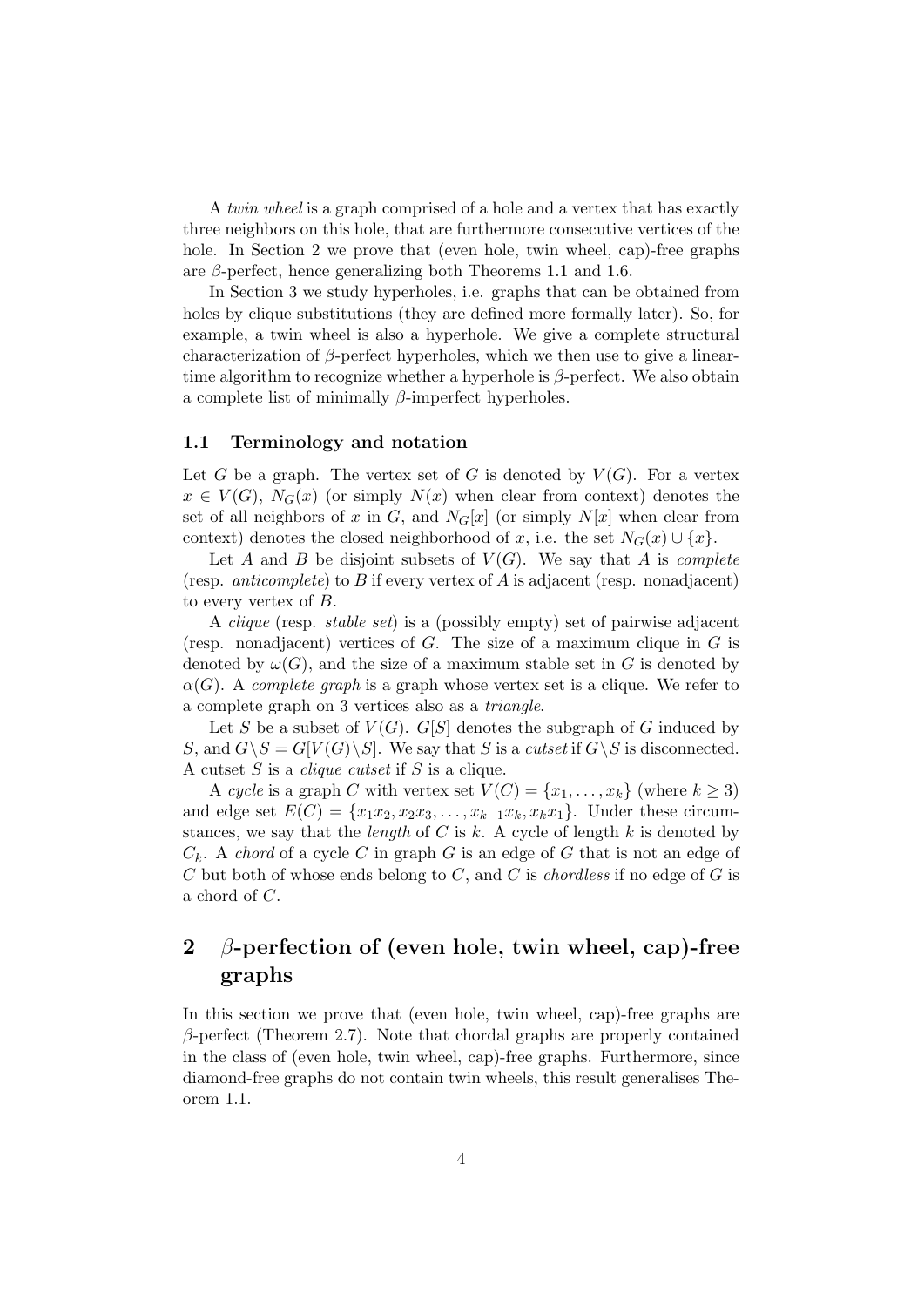The following well-known characterisation of chordal graphs, and the construction of (cap, 4-hole)-free graphs with a hole and no clique cutset given by Theorem 2.2 are used to prove Lemma 2.3, a decomposition theorem for (even hole, twin wheel, cap)-free graphs.

**Theorem 2.1** (Dirac [5]). If G is a chordal graph, then either G is a complete graph or it has a clique cutset.

Given graphs  $G$  and  $F$ , we say that  $G$  is *obtained by blowing up vertices* of F into cliques provided that there exists a partition  $\{X_v\}_{v\in V(F)}$  of  $V(G)$ into nonempty cliques such that for all distinct  $u, v \in V(F)$ , if  $uv \in E(F)$ then  $X_u$  is complete to  $X_v$  in G, and if  $uv \notin E(F)$  then  $X_u$  is anticomplete to  $X_v$  in G. A *universal clique* is a (possibly empty) clique K in a graph G such that K is complete to  $V(G) \setminus K$ .

**Theorem 2.2** (Cameron, da Silva, Huang and Vušković [2]). Let G be a (cap, 4-hole)-free graph that contains a hole and has no clique cutset. Let  $F$  be any maximal induced subgraph of  $G$  with at least 3 vertices that is triangle-free and has no clique cutset. Then G is obtained from F by first blowing up vertices of  $F$  into cliques, and then adding a universal clique. Furthermore, any graph obtained by this sequence of operations starting from a (triangle, 4-hole)-free graph with at least 3 vertices and no clique cutset is (cap 4-hole)-free and has no clique cutset.

**Lemma 2.3.** If G is an (even hole, twin wheel, cap)-free graph, then one of the following holds:

- $(i)$  G is a complete graph;
- (ii) G consists of a triangle-free graph on at least 3 vertices that has no clique cutset together with a (possibly empty) universal clique; or
- (iii) G has a clique cutset.

 $PROOF$  — Let G be an (even hole, twin wheel, cap)-free graph and assume that (i) and (iii) do not hold. By Theorem 2.1, G contains a hole. Let  $F$  be any maximal induced subgraph of  $G$  with at least 3 vertices that is trianglefree and has no clique cutset. By Menger's theorem, every vertex of  $F$  is contained in a hole. Since G does not contain a twin wheel, Theorem 2.2 implies that (ii) holds, i.e.  $V(G) \backslash V(F)$  is a clique that is complete to  $V(F)$ .  $\Box$ 

**Lemma 2.4.** If G is a graph whose vertex set can be partitioned into (possibly empty) sets A and B so that A is a clique of G, if  $B \neq \emptyset$  then  $G[B]$  is a (triangle, even hole)-free graph, and A is complete to B, then G is  $\beta$ -perfect.

PROOF — It suffices to show that  $\chi(G) = \beta(G)$ . Clearly we may assume that  $B \neq \emptyset$ . By Theorem 1.1,  $\chi(G[B]) = \beta(G[B])$ . But then  $\beta(G)$  =  $\beta(G[B]) + |A| = \chi(G[B]) + |A| = \chi(G).$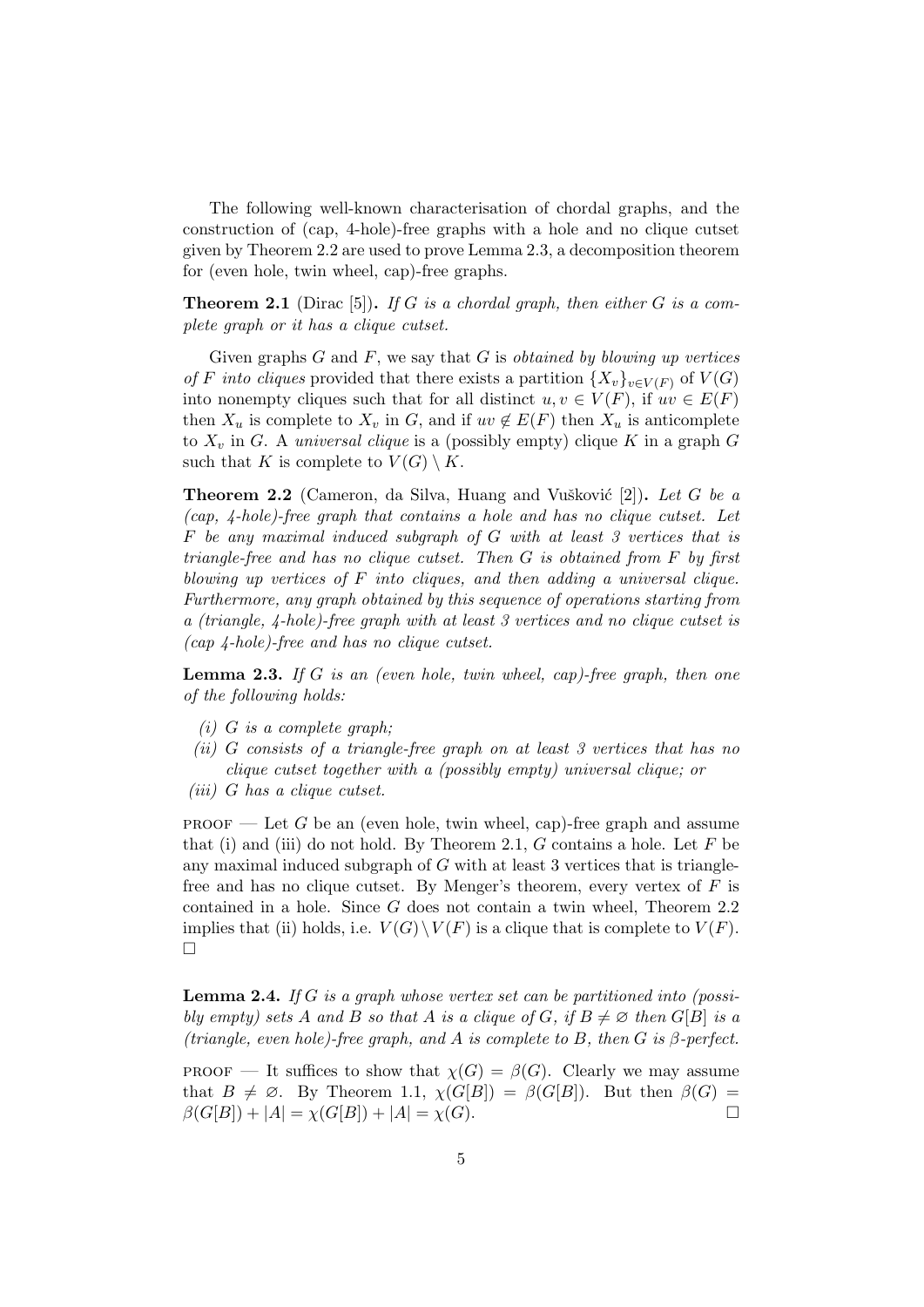Let  $S \subseteq V(G)$  be a clique cutset of G and let  $C_1, \ldots, C_k$  be the connected components of  $G \setminus S$ . The blocks of decomposition of G with respect to the clique cutset S are graphs  $G_i = G[V(C_i) \cup S]$ , for  $i = 1, ..., k$ . If, for some  $i, G_i$  has no clique cutset then  $G_i$  is an extreme block and S is an extreme clique cutset. To complete our proof we will use the following well-known property of clique cutsets.

**Lemma 2.5.** If a graph  $G$  has a clique cutset, then it has an extreme clique cutset.

**Lemma 2.6** (Markossian, Gasparian and Reed [7]). Let G be a *(triangle,* even hole)-free graph. Let x be a vertex of G. Then either  $\{x\}$  is complete to  $V(G) \setminus \{x\}$  or there is some vertex y in  $G \setminus N[x]$  such that y has degree at most 2 in G.

**Theorem 2.7.** If G is an (even hole, twin wheel, cap)-free graph, then  $G$ is β-perfect.

PROOF — Suppose not and let G be a minimally  $\beta$ -imperfect (even hole, twin wheel, cap)-free graph. By Lemma 1.5,  $\beta(G) = \delta(G) + 1$ .

Lemmas 2.3 and 2.4 together imply that G has a clique cutset. Let K be an extreme clique cutset of G (it exists by Lemma 2.5). Let  $C_1, \ldots, C_k$ be the connected components of  $G \setminus K$ , and  $G_1, \ldots, G_k$  their respective blocks of decomposition. Without loss of generality, let  $G_1 = G[V(C_1) \cup K]$ be an extreme block. Since  $G_1$  has no clique cutset, by Lemma 2.3  $G_1$  is either a complete graph or a 2-connected triangle-free graph together with a universal clique.

If  $G_1$  is a clique, then every vertex of  $C_1$  is a simplicial extreme in  $G_1$ and hence in G, contradicting Lemma 1.4. So  $V(G_1)$  may be partitioned into sets  $A_1$  and  $B_1$  such that  $A_1$  is a clique,  $G[B_1]$  is 2-connected trianglefree, and  $A_1$  is complete to  $B_1$ . Since  $G[B_1]$  is 2-connected triangle-free, by Lemma 2.6  $B_1$  contains 2 nonadjacent distinct vertices  $y_1$  and  $y_2$  that are both of degree 2 in  $G[B_1]$ . It follows that  $y_1$  and  $y_2$  are both of degree  $2 + |A_1|$  in  $G_1$ . Without loss of generality, assume that  $y_1 \in V(C_1)$ . It follows that  $d_G(y_1) = 2 + |A_1|$ . By degeneracy, and since  $G[B_1]$  contains an odd hole,  $\chi(G[B_1]) = 3$  and so  $\chi(G_1) = 3 + |A_1|$ . But then

$$
\beta(G) = \delta(G) + 1 \le d_G(y_1) + 1 = 3 + |A_1| = \chi(G_1) \le \chi(G),
$$

and hence  $\beta(G) = \chi(G)$ , contradicting our assumption that G is minimally  $\beta$ -imperfect.

We observe that the class of (even hole, twin wheel, cap)-free graphs can be recognized in polynomial time. In [3] it was shown that (even hole, cap) free graphs can be recognized in polynomial time. To recognize whether a graph contains a twin wheel it suffices to test for every  $\{u, v, x, y\} \subseteq V(G)$ that induces a diamond, with say  $uv \notin E(G)$ , whether there is a path from u to v in  $G \setminus ((N[x] \cup N[y]) \setminus \{u, v\}).$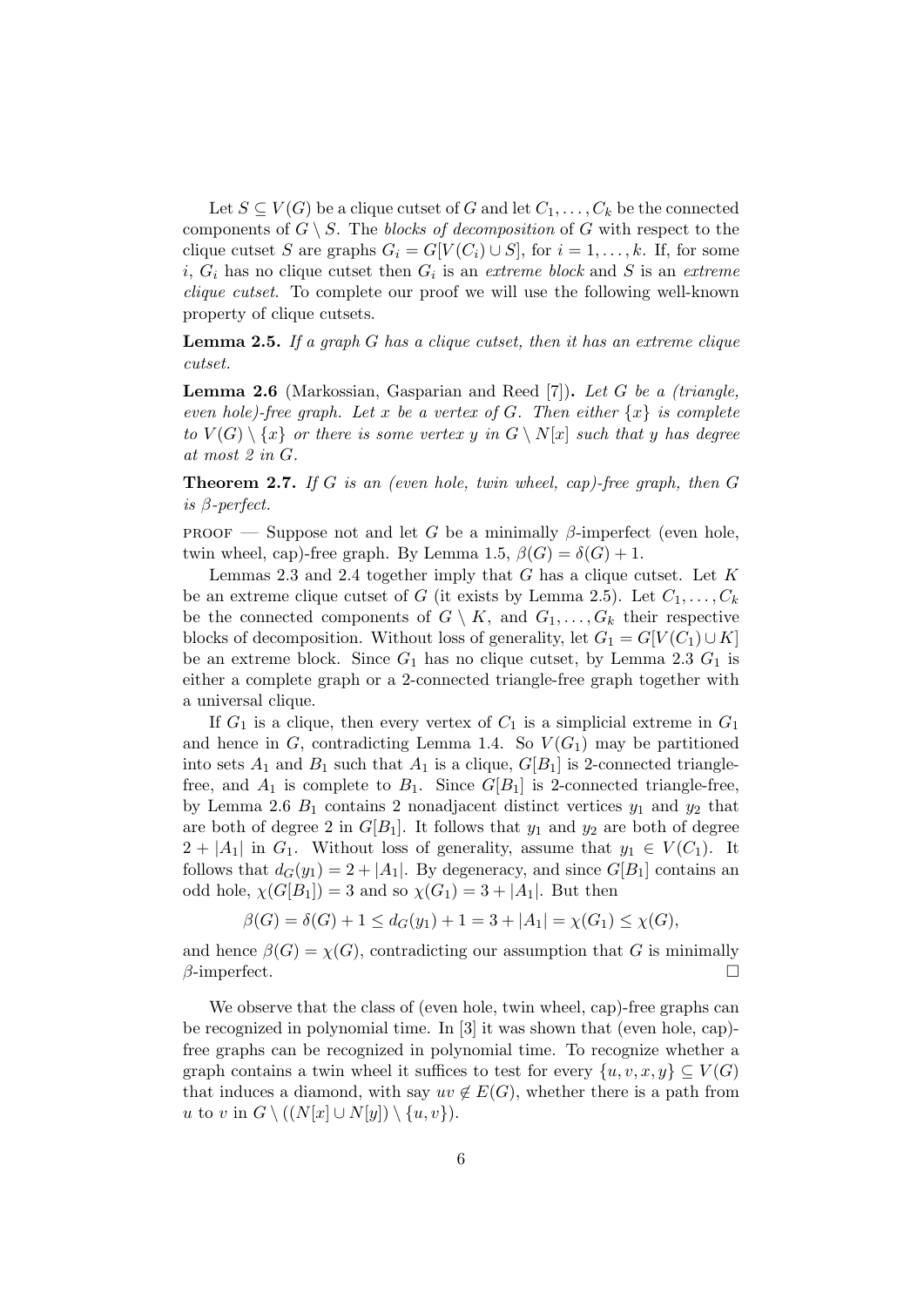## 3 Hyperholes

A hyperhole is a graph H whose vertex set can be partitioned into  $k \geq 4$ nonempty sets  $X_1, \ldots, X_k$  such that for all  $i \in \{1, \ldots, k\}, X_i$  is a clique that is complete to  $X_{i-1} \cup X_{i+1}$  and anticomplete to  $V(H) \setminus (X_{i-1} \cup X_i \cup X_{i+1}).$ Under these circumstances, we say that H is a k-hyperhole, and write  $H =$  $(X_1, \ldots, X_k)$ . We refer to  $(X_1, \ldots, X_k)$  as the *hyperhole partition* of H, and to sets  $X_i$  as the bags of H. Throughout, indices of bags are assumed to be taken modulo k (e.g.  $X_{k+1} = X_1$ ). A k-hyperhole is *odd* if k is odd, and it is even otherwise. It is easy to see that for a hyperhole  $H = (X_1, \ldots, X_k)$ ,  $\omega(H) = \max_{1 \leq i \leq k} |X_i \cup X_{i+1}|$ . Furthermore, observe that every induced subgraph of a k-hyperhole is either a chordal graph or a k-hyperhole.

The following result on the chromatic number of a hyperhole is used throughout this section.

**Theorem 3.1** (Narayanan and Shende [8]). If H is a hyperhole, then

$$
\chi(H) = \max \left\{ \omega(H), \left\lceil \frac{|V(H)|}{\alpha(H)} \right\rceil \right\}.
$$

Corollary 3.2. If H is a minimally  $\beta$ -imperfect k-hyperhole with k odd, then

$$
|V(H)| \le \frac{(\beta(H) - 1)(k - 1)}{2}.
$$

PROOF — Since k is odd,  $\alpha(H) = \frac{k-1}{2}$ , and hence by Theorem 3.1,  $\chi(H) \ge$  $2|V(H)|$  $\frac{\mathcal{V}(H)}{k-1}$ . Since H is minimally  $\beta$ -imperfect,  $\beta(H) > \chi(H)$ . It follows that  $\beta(H) - 1 \geq \frac{2|V(H)|}{k-1}$  $k-1$ .

The following lemma will be used repeatedly throughout this paper.

**Lemma 3.3.** Let  $H = (X_1, \ldots, X_k)$  be a minimally  $\beta$ -imperfect k-hyperhole. Then for all  $i \in \{1, \ldots, k\}$ , the following hold:

- (i) if  $|X_{i-1}| = |X_{i+1}| = 1$ , then  $|X_i| \ge \beta(H) 2$ ;
- (ii) if  $|X_i| = 1$ , then  $|X_{i-2} \cup X_{i-1} \cup X_i| \geq \beta(H)$  and  $|X_i \cup X_{i+1} \cup X_{i+2}| \geq$  $\beta(H);$

(iii) if 
$$
|X_i| = |X_{i+1}| = 1
$$
, then  $|X_{i+2}| \ge \beta(H) - 2$  and  $|X_{i-1}| \ge \beta(H) - 2$ .

**PROOF** — Suppose that for some  $i \in \{1, ..., k\}$ ,  $|X_{i-1}| = |X_{i+1}| = 1$  and  $|X_i| \leq \beta(H) - 3$ . Fix a vertex  $x \in X_i$ . Then  $d(x) \leq \beta(H) - 2$  and so  $\beta(H) \geq d(x) + 2 \geq \delta(H) + 2$ , contradicting Lemma 1.5. So (i) holds.

To prove (ii), by symmetry it suffices to prove that if  $|X_1| = 1$ , then  $|X_1 \cup X_2 \cup X_3| \ge \beta(H)$ . Suppose that  $|X_1| = 1$  but  $|X_1 \cup X_2 \cup X_3| \le \beta(H) - 1$ .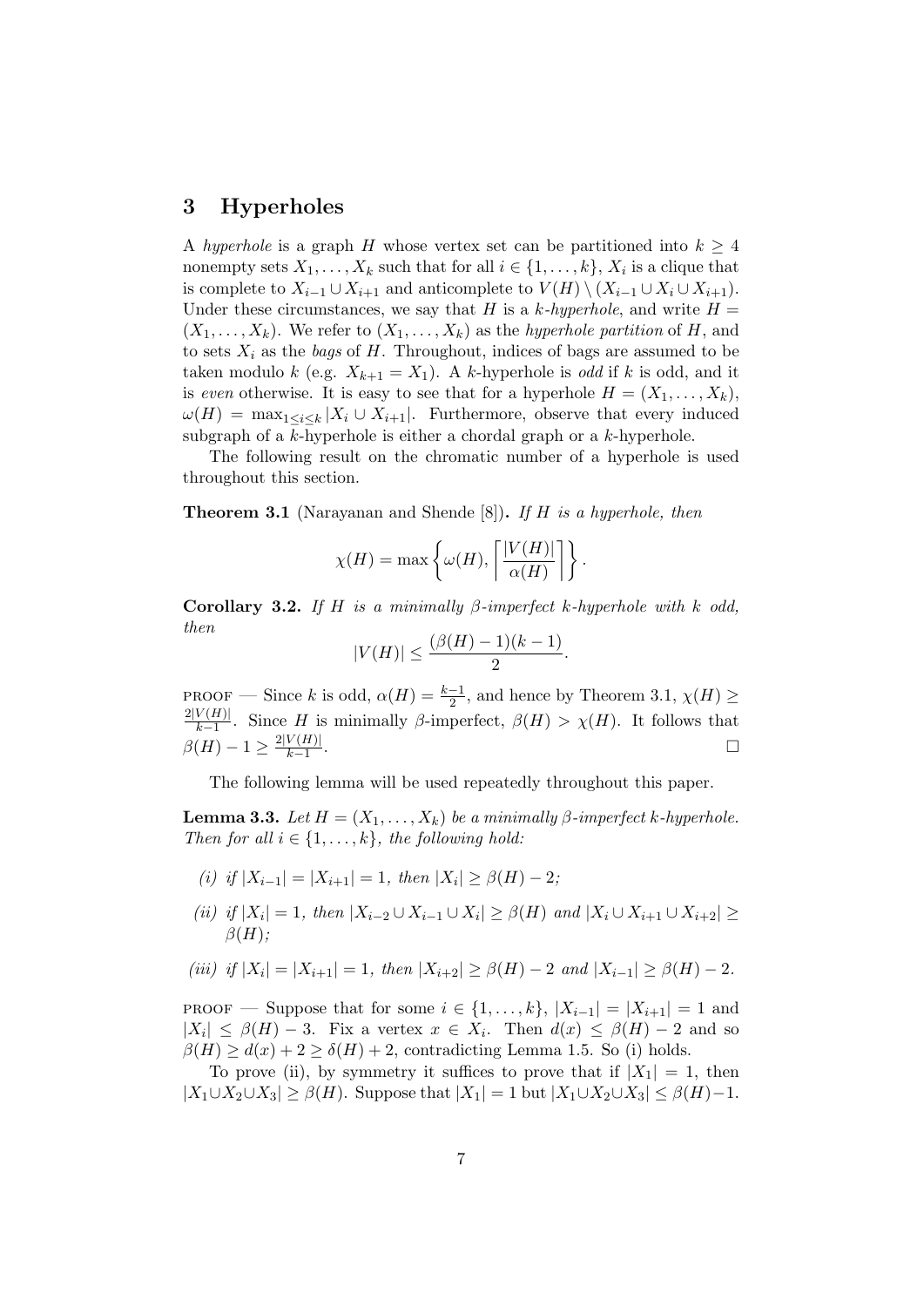Fix a vertex  $x \in X_2$ . Then  $d(x) \leq \beta(H) - 2$  and so  $\beta(H) \geq d(x) + 2 \geq$  $\delta(H) + 2$ , contradicting Lemma 1.5. So (ii) holds.

It follows directly from (ii) that (iii) holds.  $\Box$ 

**Lemma 3.4.** Let  $H = (X_1, \ldots, X_k)$  be a k-hyperhole such that  $|X_i| \geq 2$  for all  $i \in \{1, \ldots, k\}$ . Then H is not  $\beta$ -perfect.

PROOF — If k is even then clearly H is not  $\beta$ -perfect, so we may assume that k is odd, and hence  $k \geq 5$ . Consider a k-hyperhole  $H' = (X'_1, \ldots, X'_k)$  such that for all  $i \in \{1, \ldots, k\}, |X'_i| = 2$ . Clearly  $\delta(H') = 5$ , and so  $\beta(H') \ge 6$ . Using Theorem 3.1 we obtain  $\chi(H') = \max\{4, \lceil \frac{4k}{k-1} \rceil\}$ . Since  $\lceil \frac{4k}{k-1} \rceil = 5$  for all  $k \geq 5$ ,  $\chi(H') = 5 < \beta(H')$ . Therefore H' is not  $\beta$ -perfect. Since we may find an induced subgraph of  $H$  that is isomorphic to  $H'$ , it follows that  $H$ is not  $\beta$ -perfect.

#### 3.1 The 5-hyperholes and 7-hyperholes

We begin by characterising 5-hyperholes and 7-hyperholes.

**Theorem 3.5.** Let  $H = (X_1, \ldots, X_5)$  be a 5-hyperhole. Then H is  $\beta$ -perfect if and only if some bag of H is of size 1.

PROOF — If H is  $\beta$ -perfect, then some bag of H is of size 1, for otherwise Lemma 3.4 is contradicted.

Now suppose, without loss of generality, that  $|X_1| = 1$  but that H is not  $β$ -perfect. Since every induced subgraph of H is either chordal or is a 5hyperhole, by Theorem 1.6 we may assume that H is minimally  $\beta$ -imperfect. By Lemma 3.3,  $|X_1 \cup X_2 \cup X_3| \ge \beta(H)$  and  $|X_4 \cup X_5 \cup X_1| \ge \beta(H)$ . So  $|V(H)| \geq 2\beta(H) - 1 = \frac{4(\beta(H)-1)}{2} + 1$ , contradicting Corollary 3.2.

So the graph in Figure 1 is the only minimally  $\beta$ -imperfect 5-hyperhole.

**Theorem 3.6.** Let  $H = (X_1, \ldots, X_7)$  be a 7-hyperhole. Then H is  $\beta$ perfect if and only if for some  $i \in \{1, \ldots, 7\}$ , either  $|X_i| = |X_{i+1}| = 1$  or  $|X_i| = |X_{i+2}| = 1.$ 

PROOF — Suppose that H is  $\beta$ -perfect but  $(|X_i|, |X_{i+1}|) \neq (1, 1)$  and  $(|X_i|, |X_{i+2}|) \neq (1, 1)$  for all  $i \in \{1, ..., 7\}$ . By Lemma 3.4, we may assume without loss of generality that  $|X_1| = 1$ . We begin by claiming that we may assume that for all  $i \in \{1, \ldots, 7\} \setminus \{1, 4\}, |X_i| \geq 2$ . Suppose that  $|X_j| = 1$  for some  $j \in \{1, \ldots, 7\} \backslash \{1, 4\}$ . From our assumption that  $(|X_i|, |X_{i+1}|) \neq (1, 1)$ and  $(|X_i|, |X_{i+2}|) \neq (1, 1)$  for all  $i \in \{1, ..., 7\}$ , it follows that  $j \in \{4, 5\}$ . So, without loss of generality, we may assume that  $|X_4| = 1$ . It follows from the same assumption that all remaining bags are of size at least 2.

Therefore H contains a hyperhole  $H' = (X'_1, \ldots, X'_7)$  such that  $|X'_1|$  =  $|X_4'| = 1$  and with all remaining bags being of size 2. By Theorem 3.1,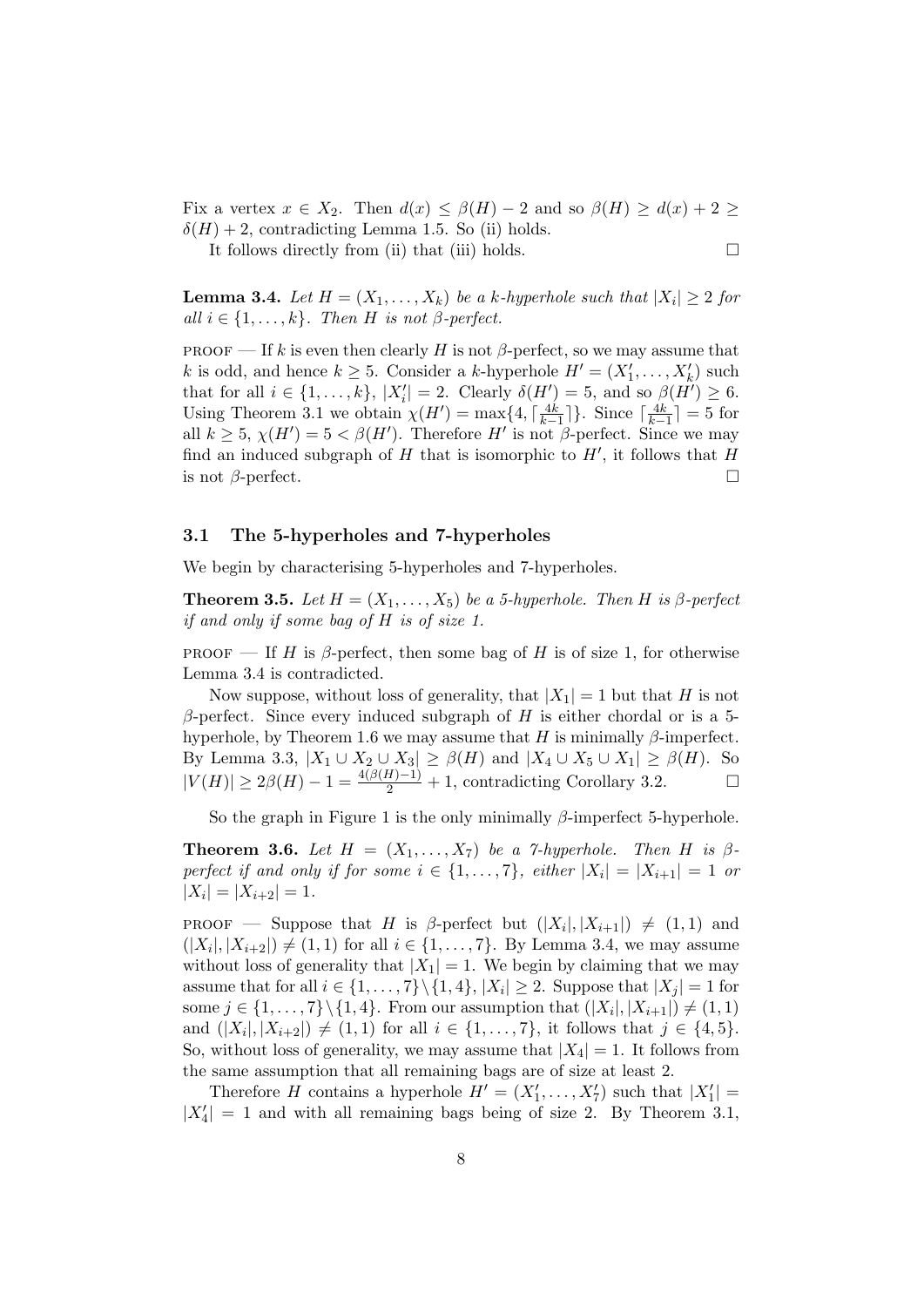

Figure 2: A minimally  $\beta$ -imperfect 7-hyperhole.

 $\chi(H') = \max\{\omega(H'), \left\lceil \frac{|V(H')|}{3} \right\rceil$  $\left[\frac{H'}{3}\right]$  = max $\{4, \lceil \frac{12}{3} \rceil\}$  $\frac{12}{3}$ ] = 4. But  $\beta(H') \ge \delta(H')$  +  $1 = 5 > \chi(H')$ , and hence H' is not  $\beta$ -perfect, contradicting our assumption that H is  $\beta$ -perfect.

Suppose now that  $|X_1| = |X_2| = 1$  but that H is not  $\beta$ -perfect. Since every induced subgraph of  $H$  is chordal or a 7-hyperhole with two consecutive bags of size 1, by Theorem 1.6 we may assume that H is minimally  $\beta$ imperfect. By Lemma 3.3,  $|X_3| \geq \beta(H) - 2$  and  $|X_7| \geq \beta(H) - 2$ . If  $|X_4| \geq 2$ , then  $\chi(H) \ge \omega(H) \ge |X_3 \cup X_4| \ge \beta(H)$  and so  $\chi(H) = \beta(H)$ , contradicting our assumption that H is minimally β-imperfect. So  $|X_4| = 1$ , and by symmetry  $|X_6| = 1$ . It then follows from Lemma 3.3 that  $|X_5| \ge \beta(H) - 2$ . But now  $|V(H)| \ge 3(\beta(H)-2) + 4 = \frac{6(\beta(H)-1)}{2} + 1$ , contradicting Corollary 3.2.

Finally, suppose that  $|X_1| = |X_3| = 1$  but that H is not  $\beta$ -perfect. As before, by Theorem 1.6 we may assume that H is minimally  $\beta$ -imperfect. It follows from Lemma 3.3 that  $|X_2| \geq \beta(H) - 2$ ,  $|X_3 \cup X_4 \cup X_5| \geq \beta(H)$ , and  $|X_6 \cup X_7 \cup X_1| \ge \beta(H)$ . Therefore  $|V(H)| \ge 3\beta(H) - 2 = \frac{6(\beta(H)-1)}{2} + 1$ , contradicting Corollary 3.2. This completes the proof.  $\Box$ 

It follows that the graph in Figure 2 is the only minimally  $\beta$ -imperfect 7-hyperhole.

#### 3.2 Odd hyperholes of length at least 9

Let  $H = (X_1, \ldots, X_k)$  be an odd hyperhole. For  $i, j, m \in \{1, \ldots, k\}$ ,  $(X_i, \ldots, X_j)$  is a sequence of m bags of H if for  $l \in \{1, \ldots, m\}$ , the *l*-th element of the sequence is  $X_{i+l-1}$  (and in particular the m-th element of the sequence is the bag  $X_j$ ). A sector of H is a sequence of at least 2 bags  $(X_i, \ldots, X_j)$  such that  $|X_i| = |X_j| = 1$  and all the other bags in the sequence have size at least 2. We say that  $X_i$  and  $X_j$  are the end bags of the sector, and all the other bags are called the interior bags of the sector. The length of a sector is the number of its interior bags. A sector is an  $n\text{-}sector$ , for an integer  $n \geq 0$ , if it is of length n. A sector is *safe* if it has length 1 or length at least 3. A super-sector of H is a sequence of at least 5 bags  $(X_i, \ldots, X_j)$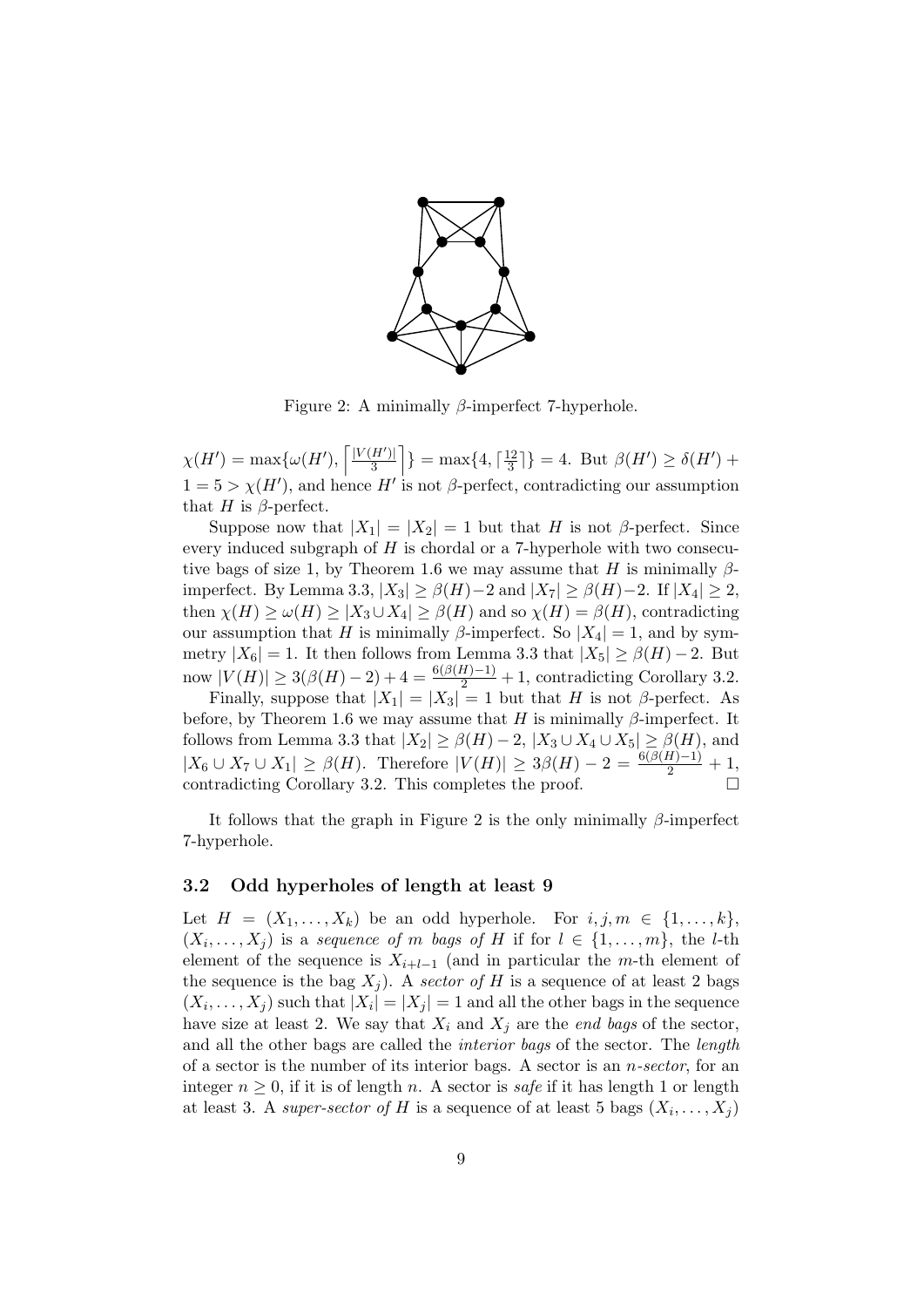such that  $|X_i| = |X_{i+1}| = |X_{j-1}| = |X_j| = 1$  and for  $h \in \{i+1, \ldots, j-2\}$ ,  $(|X_h|, |X_{h+1}|) \neq (1, 1)$ . If  $(X_i, \ldots, X_j)$  is a super-sector of H then we say that H contains a super-sector. We say that a super-sector  $(X_i, \ldots, X_j)$ contains an n-sector if some subsequence of  $(X_{i+1}, \ldots, X_{j-1})$  is an n-sector of H.



Figure 3: From left to right: hyperholes satisfying parts (i), (ii), and (iii) of the definition of a trivial hyperhole.

A k-hyperhole  $H = (X_1, \ldots, X_k)$  is *trivial* if at least one of the following holds:

- (i) for some  $i \in \{1, \ldots, k\}, |X_i| = |X_{i+1}| = |X_{i+2}| = 1;$
- (ii)  $H$  contains a super-sector that contains only 2-sectors;
- (iii) H contains exactly one 0-sector, and all its other sectors are of length 2.

See Figure 3 for examples of trivial hyperholes. A nontrivial hyperhole is a hyperhole that is not trivial.

**Lemma 3.7.** Let  $H = (X_1, \ldots, X_k)$  be an odd k-hyperhole. If  $|X_i|$  $|X_{i+1}| = 1$  and  $|X_{i+2}|, |X_{i+3}| \geq 2$  for some  $i \in \{1, ..., k\}$ , then H is not minimally β-imperfect.

**PROOF** — We may assume, by symmetry, that  $|X_1| = |X_2| = 1$  and  $|X_3|, |X_4| \geq 2$ . Let x be the vertex in  $X_2$ , and suppose that H is minimally β-imperfect. Then, by Lemma 1.5,  $\beta(H) = \delta(H) + 1$ . Therefore  $\beta(H) \leq d(x) + 1 = |X_3| + 2 \leq |X_3| + |X_4| \leq \omega(H) \leq \chi(H)$ . But then  $\chi(H) = \beta(H)$ , a contradiction.

#### **Lemma 3.8.** If H is a trivial odd hyperhole, then H is  $\beta$ -perfect.

PROOF — Let  $H = (X_1, \ldots, X_k)$  be a trivial odd hyperhole, and assume that H is not  $\beta$ -perfect. Since every induced subgraph of H is either chordal or a trivial hyperhole, by Theorem 1.6 we may assume that  $H$  is minimally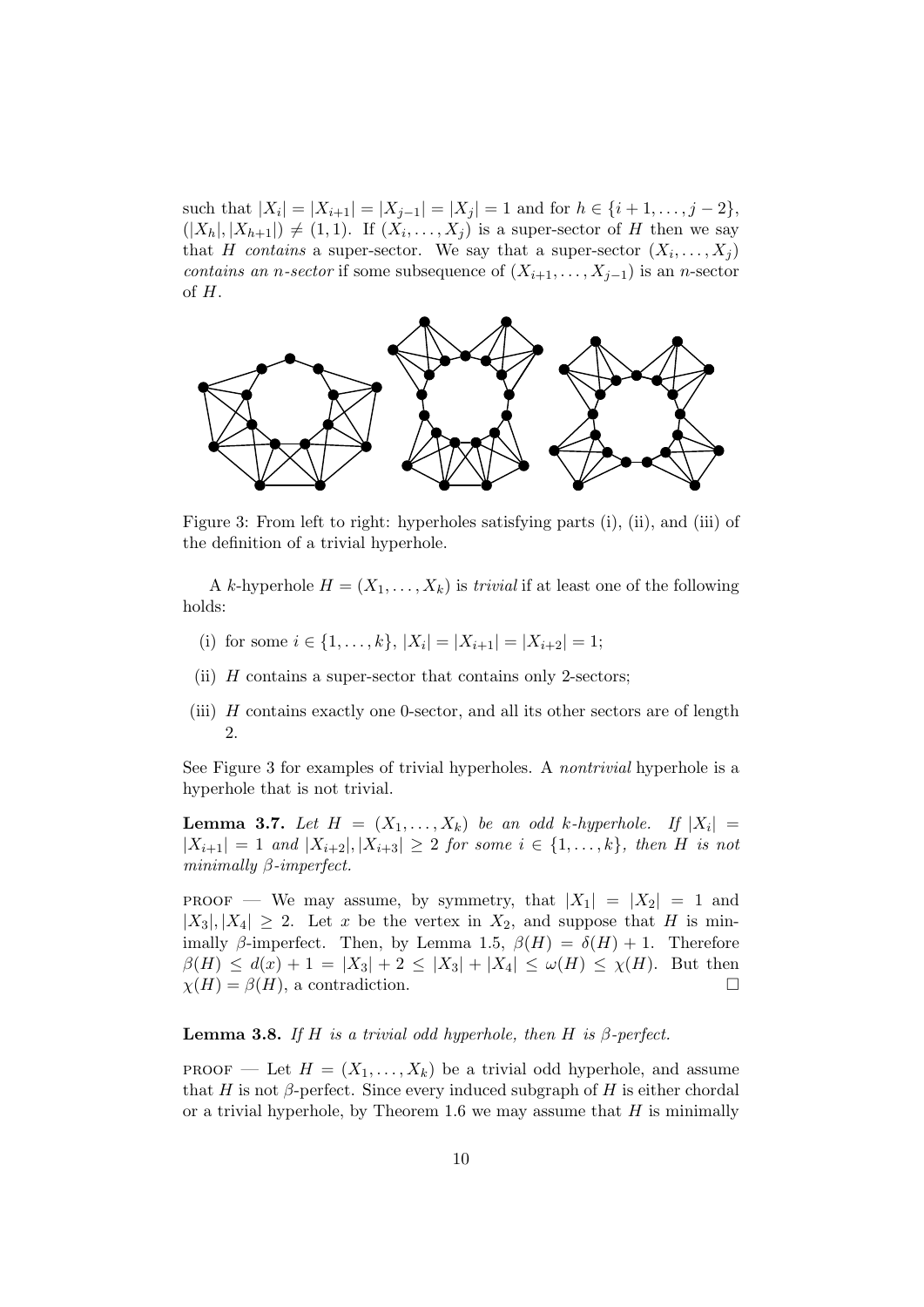$\beta$ -imperfect. By Lemma 3.7, H cannot satisfy (ii) or (iii) of the definition of a trivial hyperhole, and hence for some  $i \in \{1, \ldots, k\}$ ,  $|X_i| = |X_{i+1}| =$  $|X_{i+2}| = 1$ . Let x be the vertex of  $X_{i+1}$ . Then  $d(x) = 2$ , and hence x is a simplicial extreme of  $H$ , contradicting Lemma 1.4.

A base hyperhole is any odd hyperhole  $H = (X_1, \ldots, X_k)$  such that for all  $i \in \{1, \ldots, k\}$ :  $|X_i| \leq 2$ ,  $(|X_i|, |X_{i+1}|, |X_{i+2}|) \neq (1, 1, 1)$ , and  $(|X_i|, |X_{i+1}|) \neq$  $(2, 2)$ . It follows that every sector of H is of length 0 or 1, and hence every proper induced subgraph of a base hyperhole is either chordal or a trivial hyperhole. Note that if H is a base hyperhole, then  $\omega(H) = 3$  and  $\beta(H) = 4$ . We say that a base hyperhole  $H$  is good if it has exactly one sector of length 0, and bad otherwise. Note that, up to isomorphism, there is only one good base hyperhole of length  $k$ . Also, observe that since  $k$  is odd, every base hyperhole must have a sector of length 0, and hence bad base hyperholes have at least two sectors of length 0.

We now characterise  $\beta$ -perfect base hyperholes. First, we prove the following useful lemma on the number of vertices in a base hyperhole.

**Lemma 3.9.** Let  $H$  be a base hyperhole of length  $k$ . The following hold.

- (i) If H is good, then  $|V(H)| = \frac{3(k-1)}{2} + 1$ .
- (*ii*) If *H* is bad, then  $|V(H)| \le \frac{3(k-1)}{2}$ .

PROOF — Suppose that H is good. Then H contains exactly one 0-sector, and all other sectors are of length 1. It follows that  $H$  has  $\frac{k-1}{2}$  bags of size 2 and  $\frac{k-1}{2} + 1$  bags of size 1. Therefore  $|V(H)| = \frac{3(k-1)}{2} + 1$ , and (i) holds.

Now suppose that H is bad. Let  $(X_i, X_{i+1})$  and  $(X_j, X_{j+1})$  be distinct 0-sectors of  $H$  (their existence follows from the definition of a bad base hyperhole). Let m denote the number of bags in the sequence  $(X_{i+2}, \ldots, X_{i-1}),$ and let m<sup>'</sup> denote the number of bags in the sequence  $(X_{j+2}, \ldots, X_{i-1})$ . Since  $k = m + m' + 4$ , we may assume without loss of generality that m is even and  $m'$  is odd. It follows from  $H$  being a base hyperhole and from  $|X_{i+1}| = |X_j| = 1$  that  $|X_{i+2} \cup \cdots \cup X_{j-1}| \leq 2(m/2) + m/2 = 3m/2$ . Similarly, we can obtain the bound  $|X_{j+2} \cup \cdots \cup X_{i-1}| \leq 2 \lceil m'/2 \rceil + \lfloor m'/2 \rfloor =$  $m' + 1 + (m' - 1)/2$ . Now, using these bounds together with the fact that  $m + m' = k - 4$  and  $|X_i \cup X_{i+1} \cup X_j \cup X_{j+1}| = 4$ , we obtain

$$
|V(H)| \le \frac{3m}{2} + m' + \frac{m' - 1}{2} + 5
$$
  
=  $\frac{3m}{2} + \frac{3m'}{2} + \frac{9}{2}$   
=  $\frac{3(k-4)}{2} + \frac{9}{2}$   
=  $\frac{3(k-1)}{2}$ .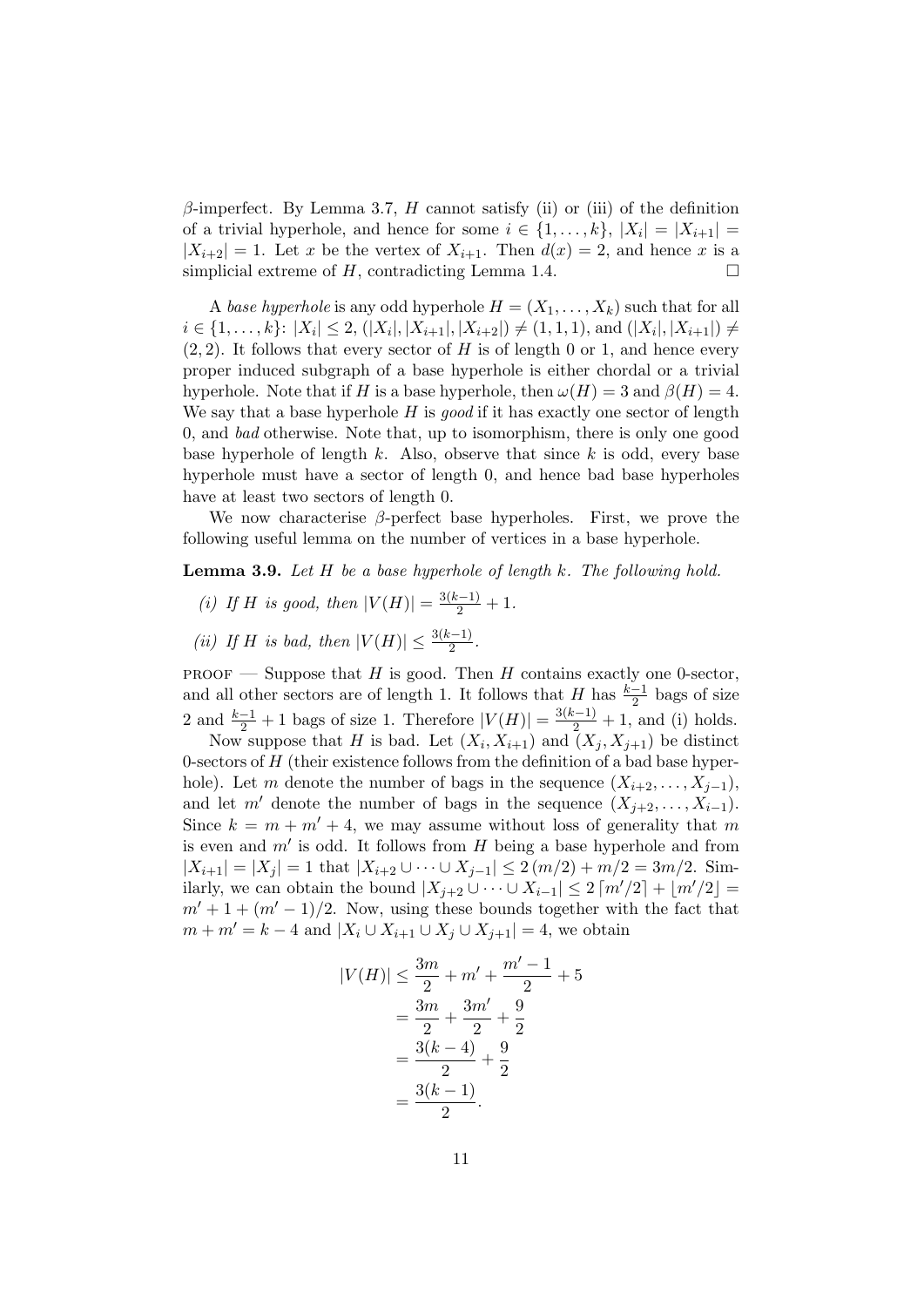Therefore (ii) holds.

**Lemma 3.10.** Let  $H = (X_1, \ldots, X_k)$  be a base hyperhole. Then H is  $\beta$ perfect if and only if  $H$  is good. Furthermore, if  $H$  is bad, then  $H$  is minimally β-imperfect.

**PROOF** — Since H is a base hyperhole,  $\omega(H) = 3$  and  $\beta(H) = 4$ . Suppose that H is bad. Substituting the upper bound on  $|V(H)|$  given by Lemma 3.9 (ii) into the equation in Theorem 3.1 (observing that since  $k$  is odd,  $\alpha(H) = \frac{k-1}{2}$ ) gives

$$
\chi(H) \le \max\left\{\omega(H), \left\lceil \frac{2\left(\frac{3(k-1)}{2}\right)}{k-1} \right\rceil \right\} = \max\left\{3, \left\lceil \frac{3(k-1)}{k-1} \right\rceil \right\} = 3.
$$

Therefore  $\chi(H) < \beta(H)$ , and hence H is not  $\beta$ -perfect. Since any proper induced subgraph of  $H$  is either a chordal graph or a trivial hyperhole, by Theorem 1.6 and Lemma 3.8, every proper induced subgraph of  $H$  is β-perfect. Therefore H is minimally β-imperfect.

Now suppose that H is good but not  $\beta$ -perfect. Since every proper induced subgraph of  $H$  is chordal or a trivial hyperhole, by Theorem 1.6 and Lemma 3.8, H is minimally  $\beta$ -imperfect. By Corollary 3.2,

$$
\frac{2|V(H)|}{k-1} \le \beta(H) - 1 = 3,
$$

which implies that  $|V(H)| \leq \frac{3(k-1)}{2}$ . But this contradicts Lemma 3.9 (i).  $\Box$ 

#### Lemma 3.11. Every nontrivial odd hyperhole contains a base hyperhole.

**PROOF** — Let  $H = (X_1, \ldots, X_k)$  be a nontrivial odd hyperhole. Suppose that at most one bag of  $H$  is of size 1. Without loss of generality, we may assume that for  $i \in \{2, \ldots, k\}, |X_i| \geq 2$ . For  $i \in \{1, \ldots, k\},$  if i is odd then let  $X_i'$  be any one-element subset of  $X_i$ , and otherwise let  $X_i'$  be any twoelement subset of  $X_i$ . Then clearly  $H' = (X'_1, \ldots, X'_k)$  is a base hyperhole that is contained in H.

So we may assume that there are at least two distinct bags of H that are of size 1, and hence H contains at least 2 sectors. Let  $j_1, \ldots, j_t$  be the indices of the bags of H that are of size 1, ordered such that  $j_1 < \cdots < j_t$ , and let  $S_1, \ldots, S_t$  be the sectors of H such that for  $i = 1, \ldots, t - 1, S_i =$  $(X_{j_i}, \ldots, X_{j_{i+1}}),$  and  $S_t = (X_{j_t}, \ldots, X_{j_1}).$ 

We construct a hyperhole  $H' = (X'_1, \ldots, X'_k)$ , where for  $i = 1, \ldots, k$ ,  $X'_i \subseteq X_i$ , as follows. For  $i = 1, \ldots, t$ ,  $X'_{j_i} = X_{j_i}$ . For every safe sector  $S_i$ , we reduce the interior bags of  $S_i$  according to the following rules: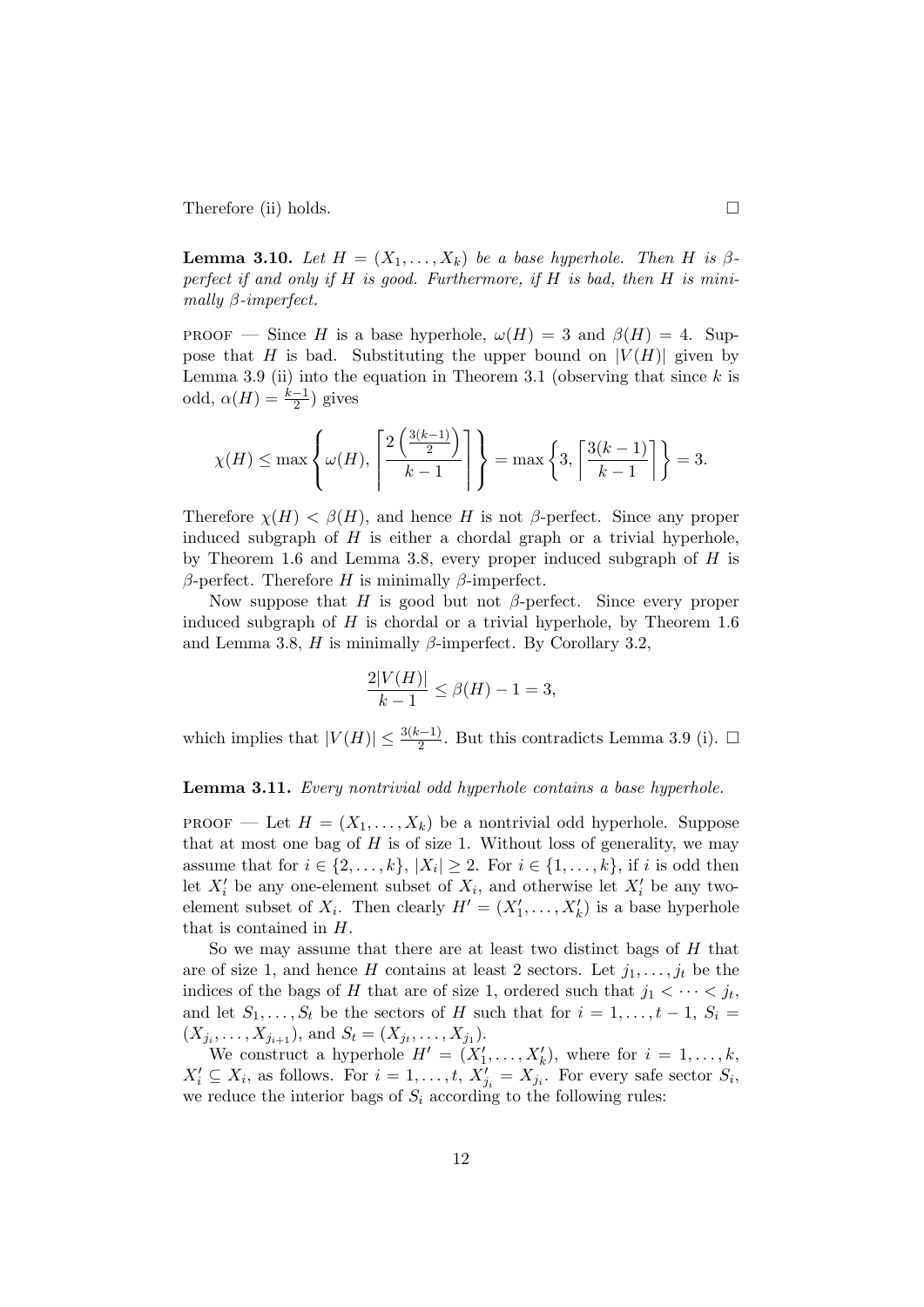• If the length of  $S_i$  is odd, then for  $h \in \{j_i+1,\ldots,j_{i+1}-1\}$ ,

$$
|X'_h| = \begin{cases} 1 & \text{if } h - j_i \text{ is even,} \\ 2 & \text{otherwise.} \end{cases}
$$

• If the length of  $S_i$  is even, then  $|X'_{j_{i+1}-1}| = 2, |X'_{j_{i+1}-2}| = 1$ , and for  $h \in \{j_i+1, \ldots, j_{i+1}-3\},\$ 

$$
|X'_h| = \begin{cases} 1 & \text{if } h - j_i \text{ is even,} \\ 2 & \text{otherwise.} \end{cases}
$$

To finish off the construction of  $H'$  we now need to reduce all 2-sectors. To do so, we consider the following cases.

Case 1: H has no 0-sectors.

For every 2-sector  $S_i$ , we ensure that  $|X'_{j_i+1}| = 2$  and  $|X'_{j_i+2}| = 1$ . The resultant hyperhole  $H'$  is clearly a base hyperhole.

Case 2: H has exactly one 0-sector.

Since  $H$  is nontrivial, it must contain a safe sector. Without loss of generality, let us say that  $S_1$  is the 0-sector and  $S_s$  is a safe sector (it exists since H is nontrivial). For every 2-sector  $S_i$  we reduce its interior bags according to the following rule:

• If  $1 < i < s$ , then  $|X'_{j_i+1}| = 2$  and  $|X'_{j_i+2}| = 1$ , and otherwise  $|X'_{j_i+1}| =$ 1 and  $|X'_{j_i+2}| = 2$ .

The resultant hyperhole  $H'$  is clearly a base hyperhole.

Case 3: H has at least two 0-sectors.

Since  $H$  is nontrivial, any two consecutive 0-sectors together with intermediate bags forms a super-sector. We consider each super-sector  $S =$  $(X_l, \ldots, X_r)$  separately. Since H is nontrivial, S contains a safe sector  $S_s$ . Let  $S_i$  be a 2-sector contained in S. If  $S_i$  is contained in the subsequence  $(X_l, \ldots, X_{j_s})$  of S, then  $|X'_{j_i+1}| = 2$  and  $|X'_{j_i+2}| = 1$ , and otherwise  $|X'_{j_i+1}| = 1$  and  $|X'_{j_i+2}| = 2$ . The resultant hyperhole H' is clearly a base  $\Box$ hyperhole.  $\Box$ 

**Lemma 3.12.** Let  $H = (X_1, \ldots, X_k)$  be a minimally  $\beta$ -imperfect k-hyperhole. For integers  $i, j, m \in \{1, \ldots, k\}$  and with  $m \geq 3$  and  $m$  odd, let  $(X_i, \ldots, X_j)$ be a sequence of m bags of H such that for all  $h \in \{i, \ldots, j\}$ ,  $|X_h| = 1$  if  $h-i$ is even and  $|X_h| \geq 2$  otherwise. Then  $|X_i \cup \cdots \cup X_j| \geq \frac{(\beta(H)-1)(m-1)}{2} + 1$ .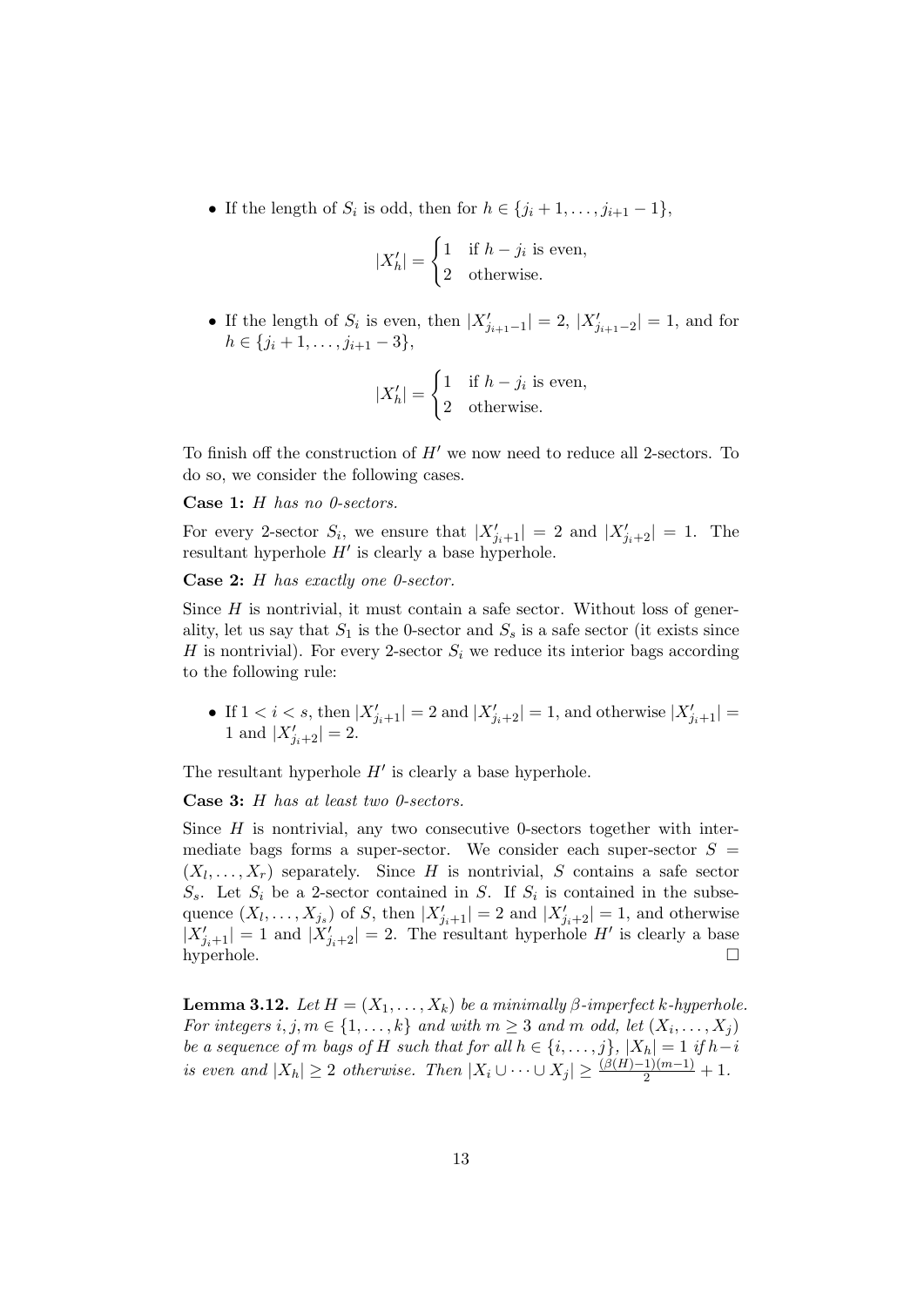PROOF — Observe that in the sequence  $(X_i, \ldots, X_j)$  there are  $\frac{m-1}{2}$  bags of size at least 2 and  $\frac{m+1}{2}$  bags of size 1. It now follows from Lemma 3.3 that

$$
|X_i \cup \cdots X_j| \ge (\beta(H) - 2) \left(\frac{m-1}{2}\right) + \frac{m+1}{2}
$$
  
=  $\frac{(\beta(H) - 1)(m-1)}{2} - \frac{m-1}{2} + \frac{m+1}{2}$   
=  $\frac{(\beta(H) - 1)(m-1)}{2} + 1$ ,

as required.  $\Box$ 

Let  $H' = (X'_1, \ldots, X'_k)$  be a good base hyperhole with k odd and  $k \geq 9$ . Without loss of generality, let us assume that  $|X'_3| = |X'_4| = 1$ . Let A be one of the sets  $\{1,3\}$ ,  $\{1,6\}$ ,  $\{3,4\}$ ,  $\{4,6\}$ . We call A a free set of H'. A hyperhole  $H = (X_1, \ldots, X_k)$  is an extension of H' if for all  $i \in \{1, \ldots, k\}$ ,  $X'_{i} \subseteq X_{i}$  and for some free set A of H', for all  $i \in \{1, ..., k\} \setminus A$ ,  $|X'_{i}| = 1$  if and only if  $|X_i| = 1$ . (Such a free set A of H' is called a free set of H.) We now give a structural characterisation of  $\beta$ -perfect k-hyperholes with k odd and  $k \geq 9$ .

**Lemma 3.13.** Let H be a k-hyperhole with k odd and  $k \geq 9$ . If H is nontrivial and is not an extension of a good base hyperhole, then H contains a bad base hyperhole.

**PROOF** — Suppose that  $H$  is neither trivial nor an extension of a good base hyperhole. Since  $H$  is nontrivial, by Lemma 3.11 it contains a base hyperhole  $H' = (X'_1, \ldots, X'_k)$  (with  $X'_i \subseteq X_i$  for all  $i \in \{1, \ldots, k\}$ ). We may assume that  $H'$  is good, for otherwise we are done. Without loss of generality we assume that  $|X'_3| = |X'_4| = 1$ . Since H is not an extension of  $H'$ , one of the following holds:

- for some even  $i \in \{8, ..., k\}, |X_i| \geq 2;$
- $|X_1| > 2$  and  $|X_4| > 2$ ;
- $|X_3| \ge 2$  and  $|X_6| \ge 2$ .

First, let us suppose that for some even  $i \in \{8, \ldots, k\}, |X_i| \geq 2$ . Consider a hyperhole  $H'' = (X_1'', \ldots, X_k'')$  such that for all  $h \in \{1, \ldots, k\}$ :

$$
|X''_h| = \begin{cases} 1 & \text{if } h \in \{1, 3, i-1, i+1\}, \\ 1 & \text{if } h \in \{4, \dots, i-2\} \cup \{i+2, \dots, k\} \text{ and } h \text{ is even,} \\ 2 & \text{otherwise.} \end{cases}
$$

Clearly  $H''$  is a base hyperhole that is contained in H. Furthermore,  $(X''_{i-2}, X''_{i-1})$ and  $(X_{i+1}''', X_{i+2}'')$  are two distinct 0-sectors of  $H''$ , and hence  $H''$  is bad.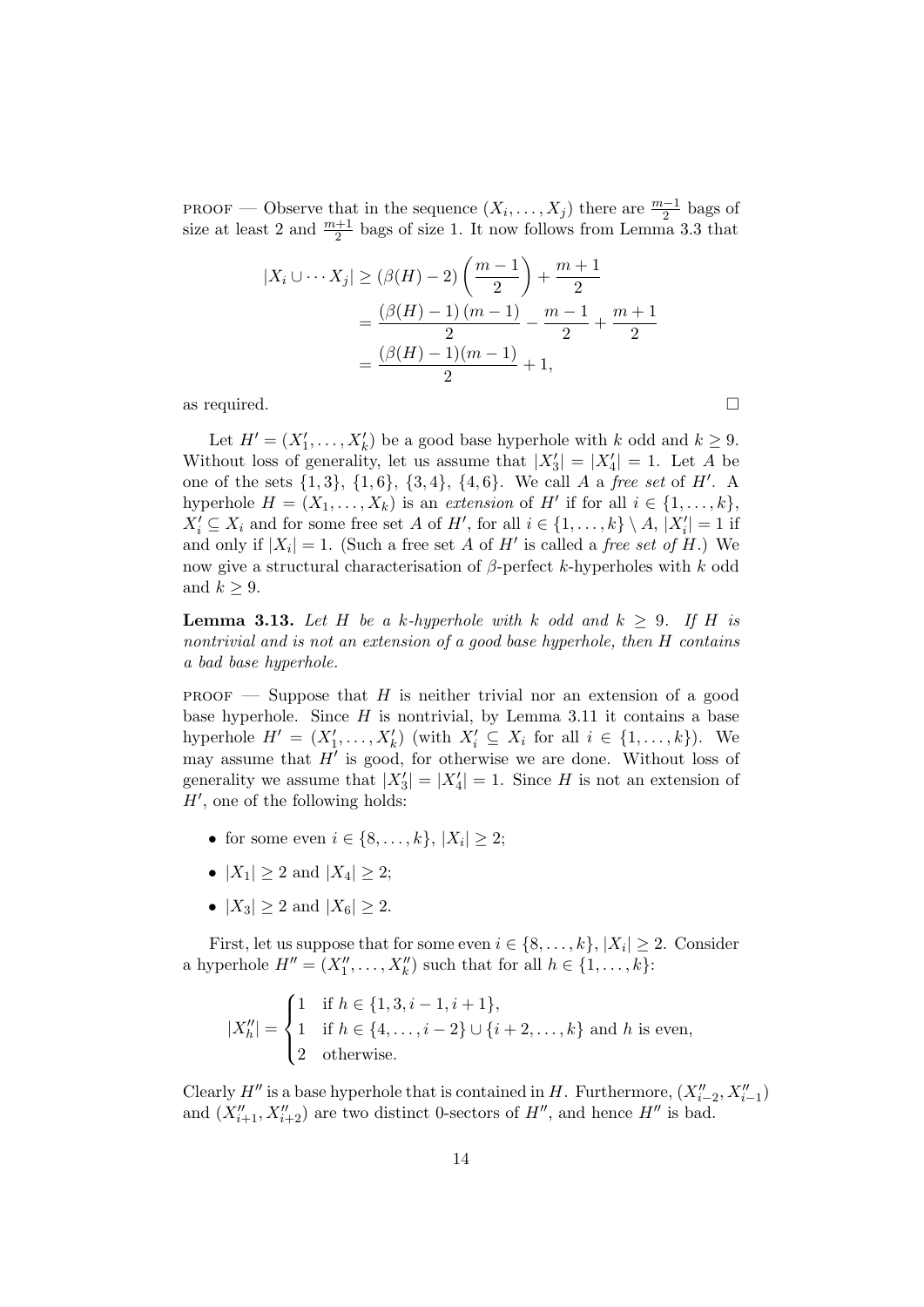Suppose that  $|X_1| \geq 2$  and  $|X_4| \geq 2$ . Consider a hyperhole  $H'' =$  $(X''_1, ..., X''_k)$  such that for all  $h \in \{1, ..., k\}$ :

$$
|X''_h| = \begin{cases} 1 & \text{if } h \in \{2, 3, 5, k\}, \\ 1 & \text{if } h \in \{6, \dots, k - 1\} \text{ and } h \text{ is even,} \\ 2 & \text{otherwise.} \end{cases}
$$

Clearly  $H''$  is a base hyperhole that is contained in H. Furthermore,  $(X_2'', X_3'')$ and  $(X''_5, X''_6)$  are two distinct 0-sectors of  $H''$ , and hence  $H''$  is bad. A symmetric argument may be used for the case where  $|X_3| > 2$  and  $|X_6| > 2$ .  $\Box$ 

**Theorem 3.14.** A k-hyperhole H with k odd and  $k \geq 9$  is  $\beta$ -perfect if and only if it is trivial or it is an extension of a good base hyperhole.

**PROOF** — Let  $H = (X_1, \ldots, X_k)$  be a k-hyperhole with k odd and  $k \geq 9$ . By Lemma 3.10 and Lemma 3.13 it follows that if H is  $\beta$ -perfect then it is trivial or an extension of a good base hyperhole.

Now suppose that  $H$  is either trivial or is an extension of a good base hyperhole, but H is not  $\beta$ -perfect. By Lemma 3.8, H is an extension of a good base hyperhole  $H' = (X'_1, \ldots, X'_k)$ . Furthermore, since every induced subgraph of  $H$  is either chordal, a trivial hyperhole, or an extension of a good base hyperhole, we may assume that H is minimally  $\beta$ -imperfect. Let A be a free set of  $H$ . By symmetry, it suffices to consider the following six cases. In each case, we obtain a lower bound on  $|V(H)|$  which contradicts the bound given in Corollary 3.2.

**Case 1:**  $A = \{1, 3\}.$ 

Applying Lemma 3.12 to the sequence  $(X_4, \ldots, X_{k-1})$  gives the lower bound

$$
|X_4 \cup \cdots \cup X_{k-1}| \geq (\beta(H) - 1)\left(\frac{k-5}{2}\right) + 1.
$$

It follows from Lemma 3.3 applied to  $X_{k-1}$ ,  $X_k$ ,  $X_1$  and to  $X_2$ ,  $X_3$ ,  $X_4$  that  $|X_{k-1} \cup X_k \cup X_1| \geq \beta(H)$  and  $|X_2 \cup X_3 \cup X_4| \geq \beta(H)$ . Adding together these bounds, and subtracting 2 to account for double counting, we obtain

$$
|V(H)| \ge (\beta(H) - 1) \left(\frac{k-5}{2}\right) + 2\beta(H) - 1
$$
  
=  $(\beta(H) - 1) \left(\frac{k-1}{2}\right) - 2(\beta(H) - 1) + 2\beta(H) - 1$   
=  $(\beta(H) - 1) \left(\frac{k-1}{2}\right) + 1,$ 

contradicting Corollary 3.2. This completes Case 1.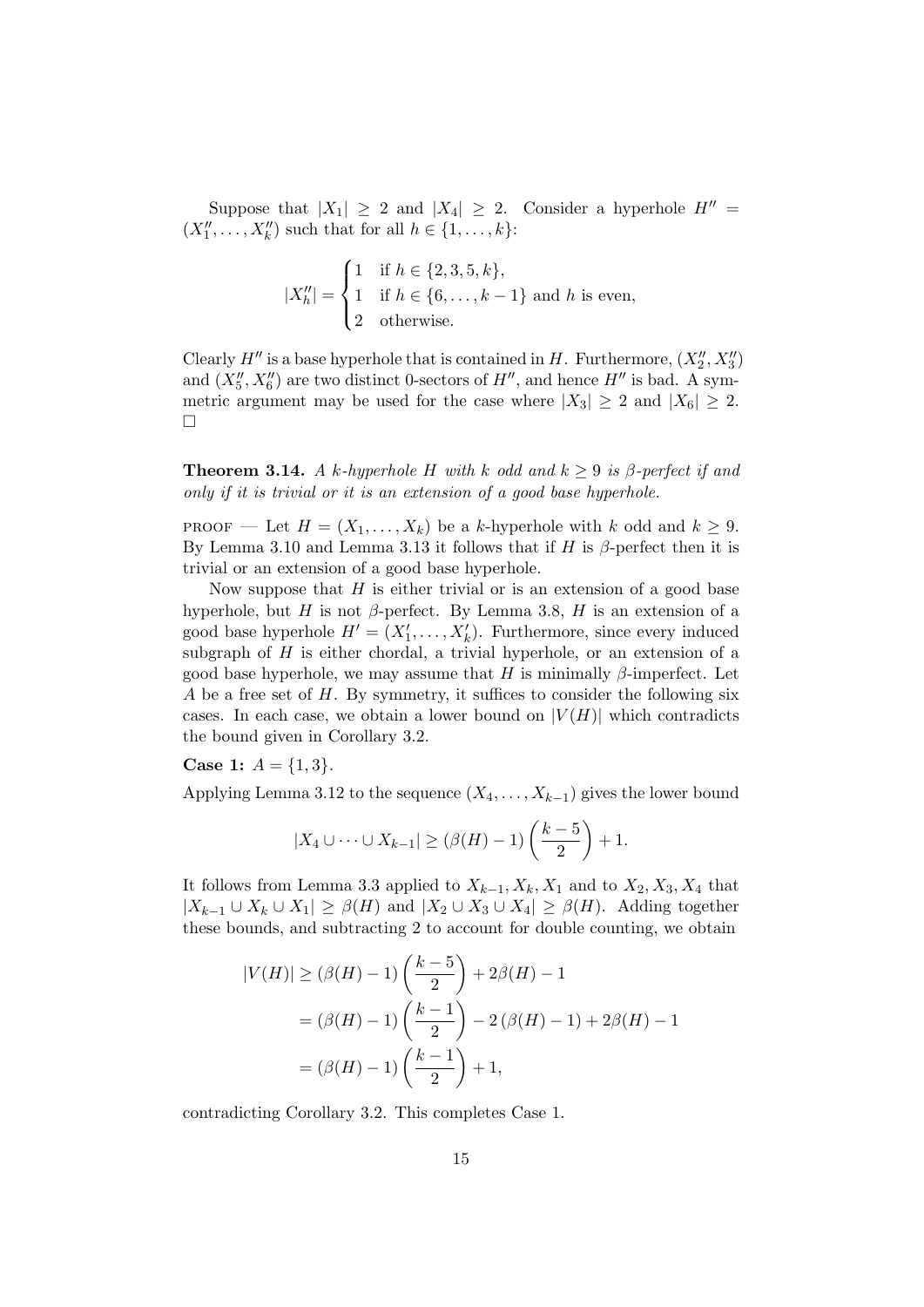**Case 2:**  $A = \{1, 6\}.$ 

Using Lemma 3.3, we easily obtain the following bounds:  $|X_{k-1}\cup X_k\cup X_1|\geq$  $\beta(H)$ ,  $|X_2 \cup X_3 \cup X_4| \geq \beta(H)$ ,  $|X_3 \cup X_4 \cup X_5| \geq \beta(H)$ , and  $|X_6 \cup X_7 \cup X_8| \geq$  $\beta(H)$ . If  $k = 9$ , then adding together these bounds and subtracting 3 to account for double counting gives the bound

$$
|V(H)| \ge 4\beta(H) - 3 = (\beta(H) - 1)\left(\frac{k-1}{2}\right) + 1,
$$

contradicting Corollary 3.2. So  $k > 9$ . By applying Lemma 3.12 to the sequence  $(X_8, \ldots, X_{k-1})$ , we obtain the additional bound

$$
|X_8 \cup \cdots \cup X_{k-1}| \geq (\beta(H) - 1)\left(\frac{k-9}{2}\right) + 1.
$$

Adding this to the above bounds, and subtracting 4 to account for double counting, we obtain

$$
|V(H)| \ge (\beta(H) - 1) \left(\frac{k-9}{2}\right) + 4\beta(H) - 3
$$
  
=  $(\beta(H) - 1) \left(\frac{k-1}{2}\right) - 4(\beta(H) - 1) + 4\beta(H) - 3$   
=  $(\beta(H) - 1) \left(\frac{k-1}{2}\right) + 1,$ 

contradicting Corollary 3.2. This completes Case 2.

#### **Case 3:**  $A = \{3, 4\}.$

Applying Lemma 3.12 to the sequence  $(X_6, \ldots, X_k, X_1)$  gives the lower bound  $\sim$ 

$$
|X_6 \cup \cdots \cup X_k \cup X_1| \geq (\beta(H) - 1)\left(\frac{k-5}{2}\right) + 1.
$$

It follows from Lemma 3.3 applied to the sets  $X_1, X_2, X_3$  and to  $X_4, X_5, X_6$ that  $|X_1 \cup X_2 \cup X_3| \ge \beta(H)$  and  $|X_4 \cup X_5 \cup X_6| \ge \beta(H)$ . Adding together these bounds, and subtracting 2 to account for double counting, we obtain

$$
|V(H)| \ge (\beta(H) - 1) \left(\frac{k-5}{2}\right) + 2\beta(H) - 1
$$
  
=  $(\beta(H) - 1) \left(\frac{k-1}{2}\right) - 2(\beta(H) - 1) + 2\beta(H) - 1$   
=  $(\beta(H) - 1) \left(\frac{k-1}{2}\right) + 1$ ,

contradicting Corollary 3.2. This completes Case 3.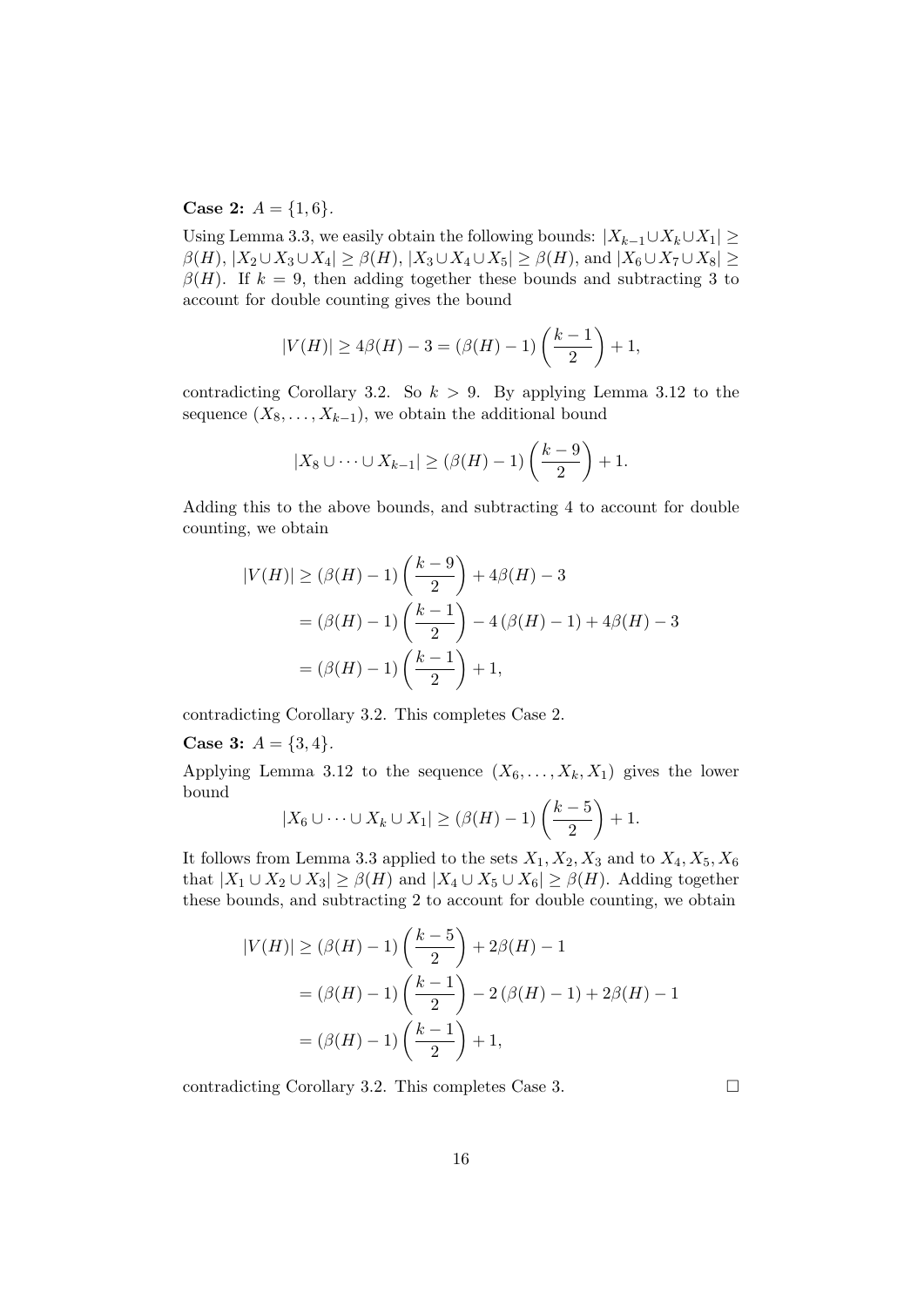#### 3.3 Forbidden induced subgraph characterisation

By putting together previously obtained results we obtain the following forbidden induced subgraph characterisation of  $\beta$ -perfect hyperholes (in which all the excluded induced subgraphs are minimally  $\beta$ -imperfect). Let  $H_1$  be the graph in Figure 1, and let  $H_2$  be the graph in Figure 2.

**Theorem 3.15.** A hyperhole is  $\beta$ -perfect if and only if it is (even hole, bad base hyperhole,  $H_1$ ,  $H_2$ )-free

PROOF — Suppose that H is a  $\beta$ -perfect hyperhole. Clearly H must be evenhole-free. It follows from Lemma 3.4 that H is  $H_1$ -free, from Theorem 3.6 that H is  $H_2$ -free, and from Theorem 3.10 that H does not contain a bad base hyperhole.

Now suppose that  $H = (X_1, \ldots, X_k)$  is a k-hyperhole that does not contain an even hole,  $H_1$ ,  $H_2$ , or a bad base hyperhole. In particular, k is odd. If  $k = 5$ , then it follows from H being  $H_1$ -free that some bag of H has size 1. Therefore H is  $\beta$ -perfect by Theorem 3.5. If  $k = 7$ , then it follows from H being  $H_2$ -free that for some  $i \in \{1, \ldots, k\}$ , either  $|X_i| = |X_{i+1}| = 1$ , or  $|X_i| = |X_{i+2}| = 1$ . Therefore, by Theorem 3.6, H is  $\beta$ -perfect. Now suppose that  $k \geq 9$ . Since H contains no bad base hyperhole, by Lemma 3.13 it is either trivial or an extension of a good base hyperhole, and hence it is  $\beta$ -perfect by Theorem 3.14.

## 3.4 A recognition algorithm for  $\beta$ -perfect hyperholes

In this section, we give a linear-time algorithm that decides whether an input hyperhole is  $\beta$ -perfect. We observe that in [1] it is shown that hyperholes can be recognized in linear-time, and that a hyperhole partition can be found also in linear-time.

**Theorem 3.16.** There is an algorithm with the following specifications:

**Input:** A k-hyperhole  $H = (X_1, \ldots, X_k)$ . **Output:** YES if  $H$  is  $\beta$ -perfect, and NO otherwise. Running time:  $\mathcal{O}(k)$ .

 $PROOF$  — Consider the following algorithm:

- 1. If  $k$  is even, then return NO.
- **2.** If  $k = 5$ , then check whether some bag of H is of size 1. If so, then return YES. Otherwise, return NO.
- **3.** If  $k = 7$ , then check whether  $|X_i| = |X_{i+1}| = 1$  or  $|X_i| = |X_{i+2}| = 1$ for some  $i \in \{1, \ldots, k\}$ . If so, then return YES. Otherwise, return NO.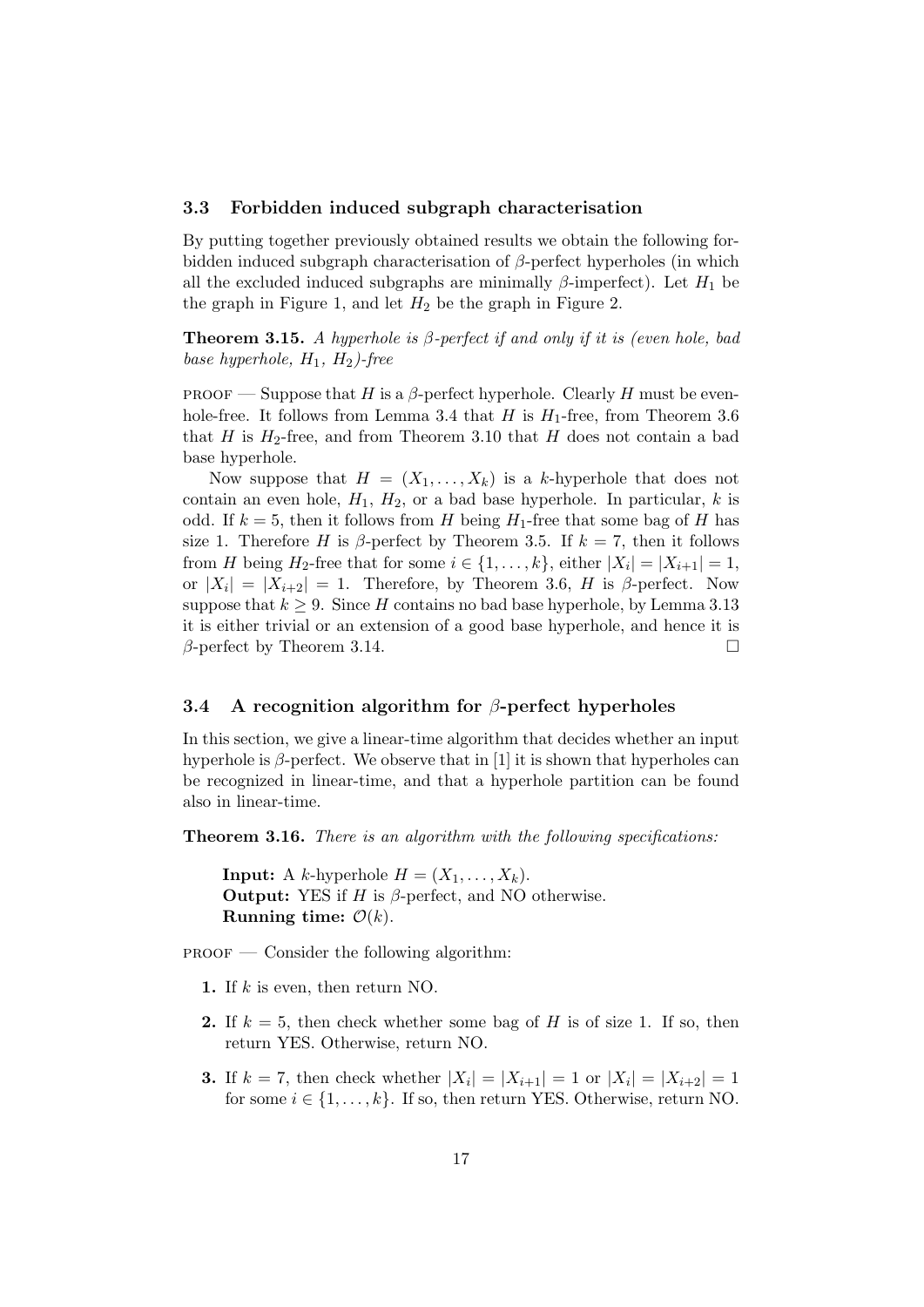- 4. From now on, we may assume that k is odd and  $k \geq 9$ . Check whether H is trivial. If so, then return YES.
- 5. We may now assume that  $H$  is nontrivial. Using the reduction rules given in Lemma 3.11, construct a base hyperhole  $H' = (X'_1, \ldots, X'_k)$ such that  $V(H') \subseteq V(H)$ .
- 6. Check whether  $H'$  is bad. If so, then return NO.
- 7. Check whether  $H$  is an extension of  $H'$ . If so, then return YES. Otherwise, return NO.

We now prove that the algorithm is correct. Suppose that the algorithm returns YES when given a k-hyperhole  $H = (X_1, \ldots, X_k)$  as input. As a result of Step 1, we may assume that k is odd. If  $k = 5$ , then by Step 2,  $|X_i| = 1$  for some  $i \in \{1, ..., k\}$ . It follows from Theorem 3.5 that H is  $\beta$ -perfect. If  $k = 7$ , then by Step 3, either  $|X_i| = |X_{i+1}| = 1$  or  $|X_i| = |X_{i+2}| = 1$  for some  $i \in \{1, \ldots, k\}$ . It follows from Theorem 3.6 that H is β-perfect. If  $k \geq 9$ , then by Steps 4 and 7, either H is trivial or H is an extension of a good base hyperhole. It follows from Theorem 3.14 that H is  $\beta$ -perfect.

Suppose now that the algorithm returns NO, but that H is  $\beta$ -perfect. Since even holes are not  $\beta$ -perfect, we may assume that k is odd. If  $k = 5$ , then by Theorem 3.5,  $|X_i| = 1$  for some  $i \in \{1, ..., k\}$ . But then the algorithm returns YES in Step 2. If  $k = 7$ , then by Theorem 3.6,  $|X_i| = |X_{i+1}| =$ 1 or  $|X_i| = |X_{i+2}| = 1$  for some  $i \in \{1, ..., k\}$ . But then the algorithm returns YES in Step 3. So we may assume that  $k \geq 9$ . By Theorem 3.14, H is either trivial or an extension of a good base hyperhole. If  $H$  is trivial, then the algorithm returns YES in Step 4. If  $H$  is an extension of a good base hyperhole, then  $H$  is an extension of the hyperhole  $H'$  constructed in Step 5 of the algorithm. But then the algorithm returns YES in Step 7. This completes the proof that the algorithm is correct.

Each step of the algorithm can clearly be performed in  $\mathcal{O}(k)$  time.  $\Box$ 

## References

- [1] V. Boncompagni, I. Penev and K. Vušković, Clique-cutsets beyond chordal graphs, to appear in Journal of Graph Theory.
- [2] K. Cameron, M.V. da Silva, S. Huang and K. Vušković, Structure and algorithms for (cap, even hole)-free graphs, Discrete Mathematics 341 (2) (2018) 463-473.
- [3] M. Conforti, G. Cornuéjols, A. Kapoor and K. Vušković, Even and odd holes in cap-free graphs, Journal of Graph Theory 30 (1999) 289-308.